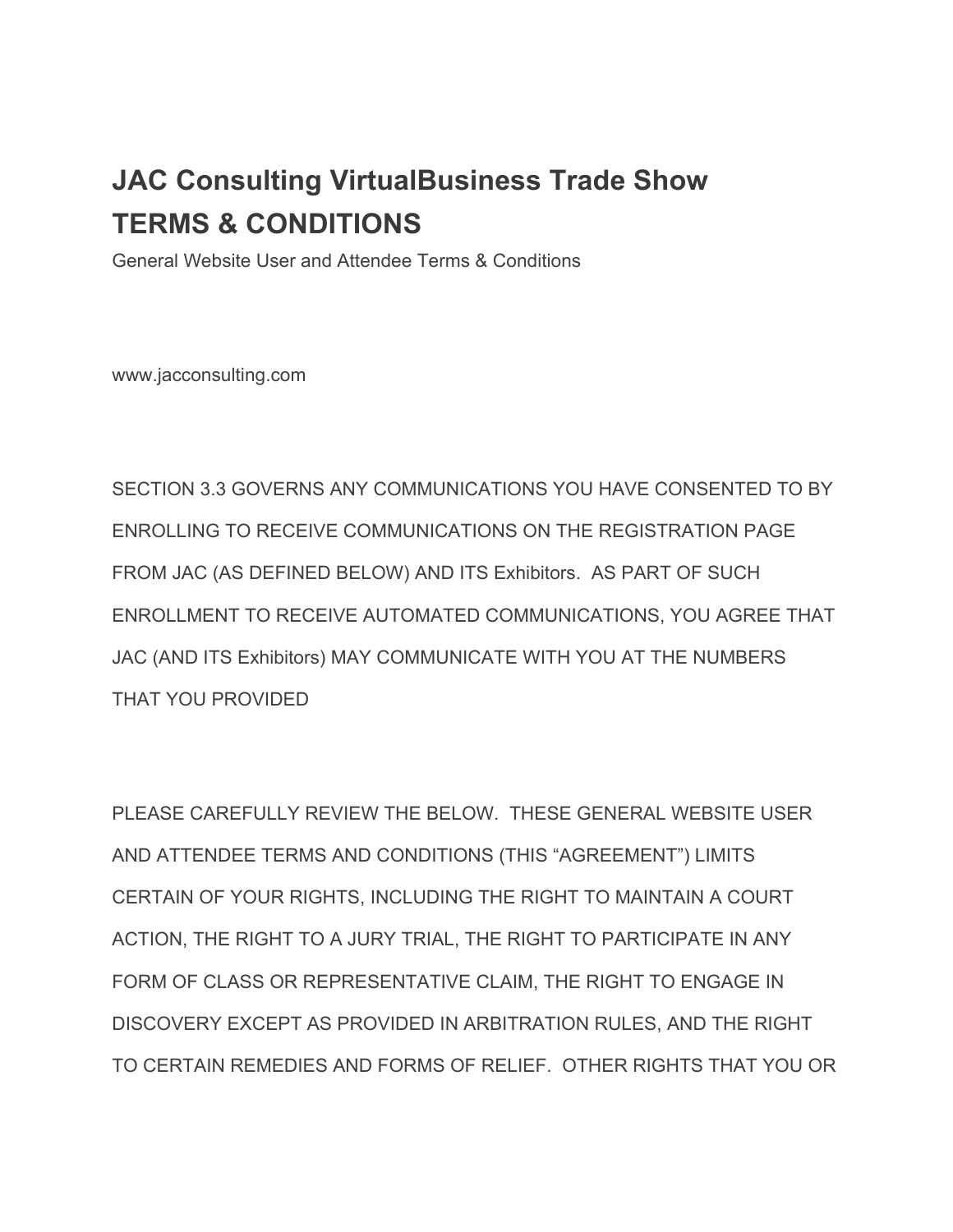JAC WOULD HAVE IN COURT ALSO MAY NOT BE AVAILABLE IN ARBITRATION. THIS AGREEMENT ALSO GOVERNS THE RIGHTS OF JAC (AS DEFINED BELOW) AND ITS EMPLOYEES, AGENTS, REPRESENTATIVES AND LICENSEES TO CALL, TEXT MESSAGE, AND EMAIL ON BEHALF OF JAC, JAC's ADVERTISERS AND OTHER THIRD PARTIES (See Section 3.3 below).

Welcome to www.jacconsulting.com (the "Website"), operated by JAC Consulting LLC, a Tennessee limited liability company d/b/a B2B Virtual Business Trade Show and/or d/b/a Virtual Trade Show ("JAC", "we", "our", or "us"). The Website enables anonymous visitors to the Website ("Visitors") to learn more about us and our JAC Virtual Business Trade Show events (each, an "Event" and collectively, the "Events"), and Visitors who affirmatively indicate their agreement to abide by this Agreement by means of a click-through consent (where made available) to register for an Event or Events as attendees ("Attendees"). The terms "you", "your" and "yours" when used herein refers to either Attendees or Visitors or to both Attendees and Visitors collectively, as applicable from the context of the sentence, and in the case of doubt refers to both Attendees and Visitors. This Agreement sets forth the terms and conditions which govern your use of the Website and your attendance at each Event. For clarity, each "Event" as defined herein refers collectively to, and includes, all activities being promoted by JAC in connection with any particular Event, including all pre-Trade Show and post-Trade Show activities and JAC's virtual webinars accessible at jacconsulting.com, and applies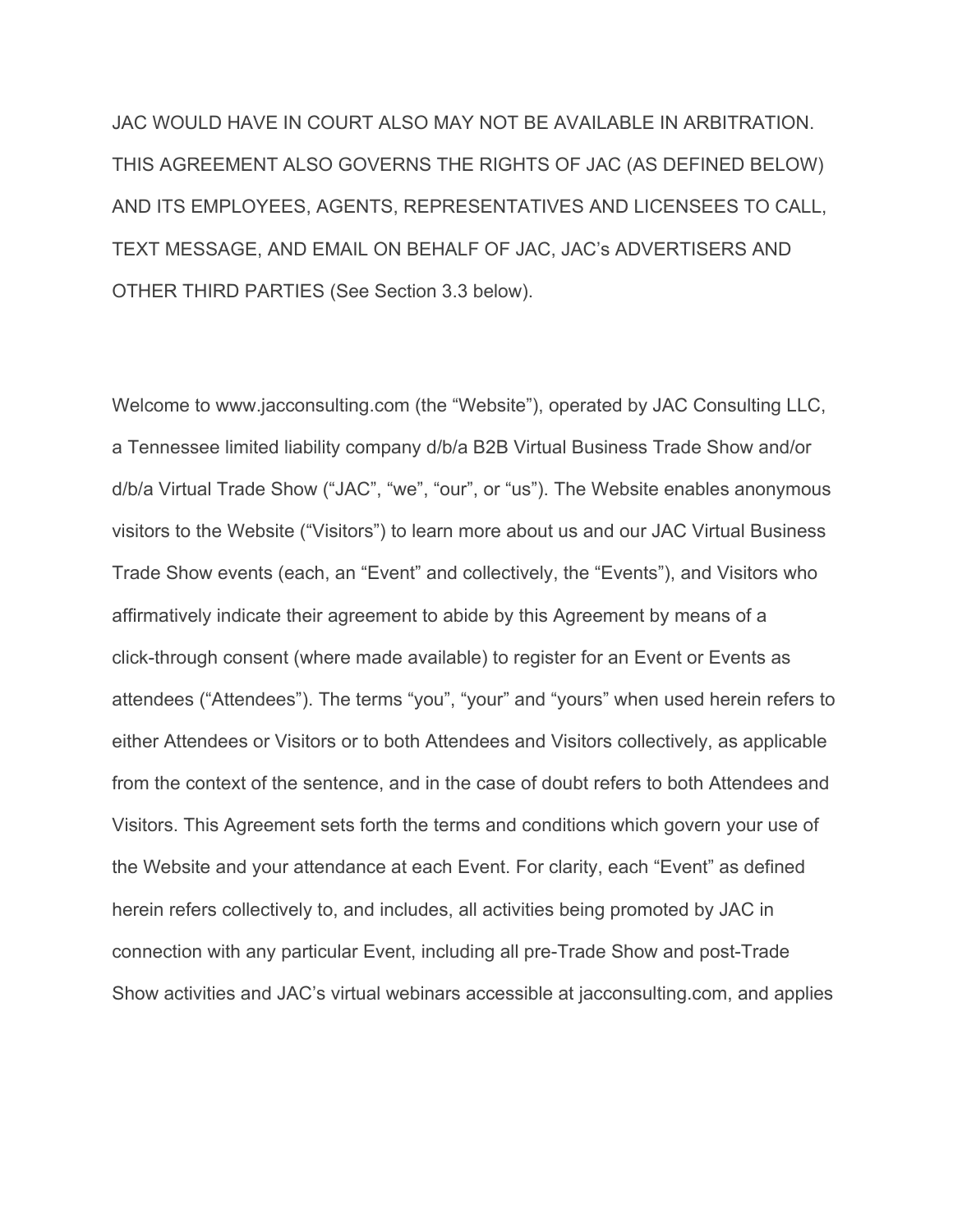to both Events held at Physical Venues ("Physical Events") as well as to Events held at Virtual Venues ("Virtual Events").

#### 1. THIS AGREEMENT.

1.1 Acceptance. Please read this Agreement carefully before otherwise accessing the Website. In order to use the Website, you must first agree to the provisions of this Agreement. By accessing any web page of the Website (other than this Agreement), Visitors indicate that they have read and agree to be bound by the terms and conditions set forth in this Agreement. Attendees indicate their agreement to this Agreement either as do Visitors, or by means of a click-through consent or by signing electronically (where any such an option is made available by JAC), or otherwise upon commencing use of the Website. You also may be able to register for Events from other third-party sites (such as via Facebook), and you will indicate your agreement to this Agreement when completing such registration. By becoming an Attendee you represent and warrant that you are at least eighteen (18) years of age and not a minor in your state of residence, and that, if you are executing this Agreement on behalf of an entity or any other person, you have been duly authorized to so act by such entity or such person. Please keep in mind that you are not authorized to use the Website if (a) you are not of legal age or otherwise do not have the legal capacity to form a binding contract with JAC, or (b) you are a person barred from using the Website either (i) under the laws of the jurisdiction in which you reside or otherwise from which you are attempting to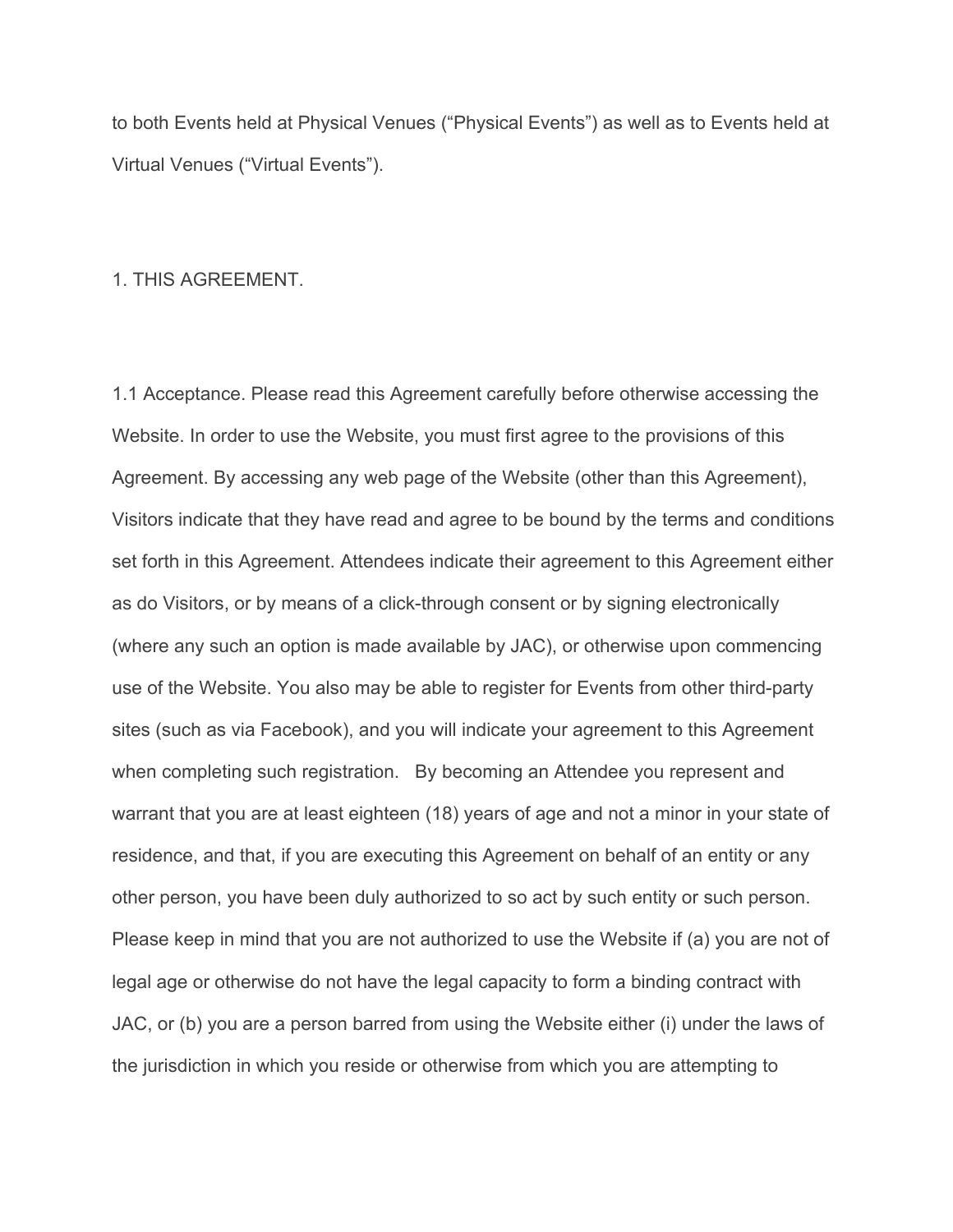access the Website, or (ii) due to prior violations of this Agreement. If you do not agree to be bound by this Agreement, you are not authorized to use the Website. If we ask Attendees to indicate their acknowledgement of this Agreement and their adherence to its provisions more than one time and in more than one manner, such repeated request and/or multiple execution of this Agreement is intended for the sake of good practice only and in no way derogates from the validity of any prior acknowledgement or execution.

1.2 Modification. We reserve the right to modify this Agreement at any time. You agree to review this Agreement periodically to be aware of all such modifications. We will indicate that changes to this Agreement have been made by updating the date indicated after "Last Updated" at the beginning of this Agreement. You agree that your continued use of the Website after a modified version of this Agreement has been posted to the Website shall be deemed to be your conclusive acceptance of any modified version of this Agreement. If you do not agree to abide by the initial version and each modified version of this Agreement, you are not authorized to use the Website. A current version of this Agreement is accessible via the footer of the Website's homepage.

2. REGISTRATION.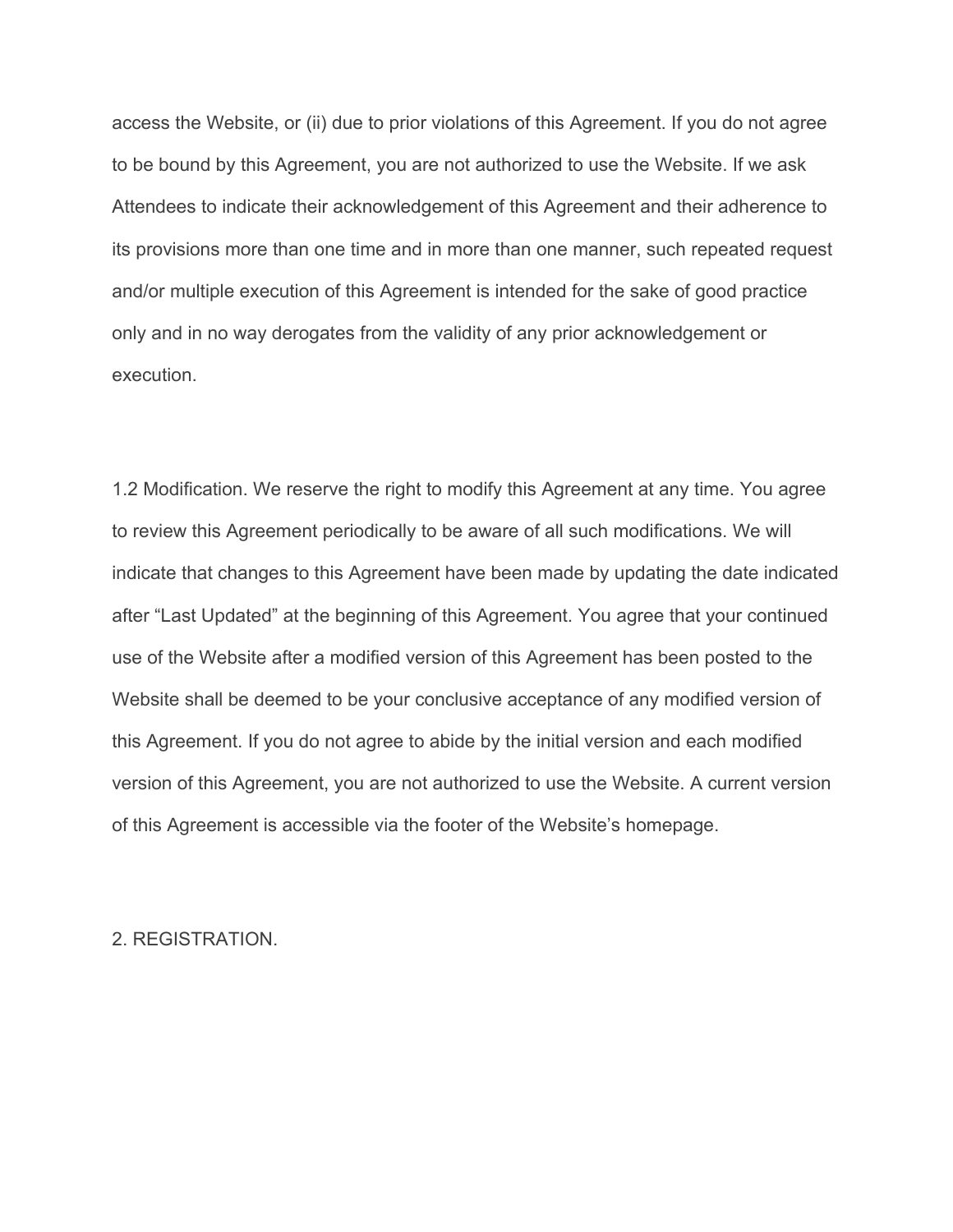2.1 Attendee Registration. Attendees can register for Events online using the service provided by our third-party registration provider Eventbrite, Inc. ("EventBrite") or on site at the respective venue on the day of an Event or via certain other third-party sites (such as Facebook). However, please note that all registrations for an Event are space permitting, on a first-come first-served basis. If you register online, each Attendee will receive a user ID and password to access such Attendee's registration account ("Account"). Attendees agree not to allow any third party to use their Account to access the Website and to safeguard the information that would allow another person or entity to access the Website by using their Account. Attendees shall be responsible for their failure to safeguard such information and/or to allow any other individual or entity to access or use the Website by using their Account. No Account, or any portion thereof, may be sold or otherwise transferred by an Attendee. Attendees shall notify JAC in writing immediately of any unauthorized use of their Account or otherwise of the Website. Attendees and Visitors agree that JAC shall not be liable for any loss that results from the unauthorized use of any Account, either with or without JAC's knowledge. You will need to check-in with us before each Event in our Registration Area. We will print your badge on-site and provide you with a lanyard/clip and badge holder. We do recommend that you print and bring with you to the Event your EventBrite confirmation with QR Code for quick and expedited check-in.

2.2 Multiple Registrations. The representative of an Attendee may register on behalf of more than one person (whether another individual or an entity, provided, that (a) the person effectuating such a registration has first secured the authorization required to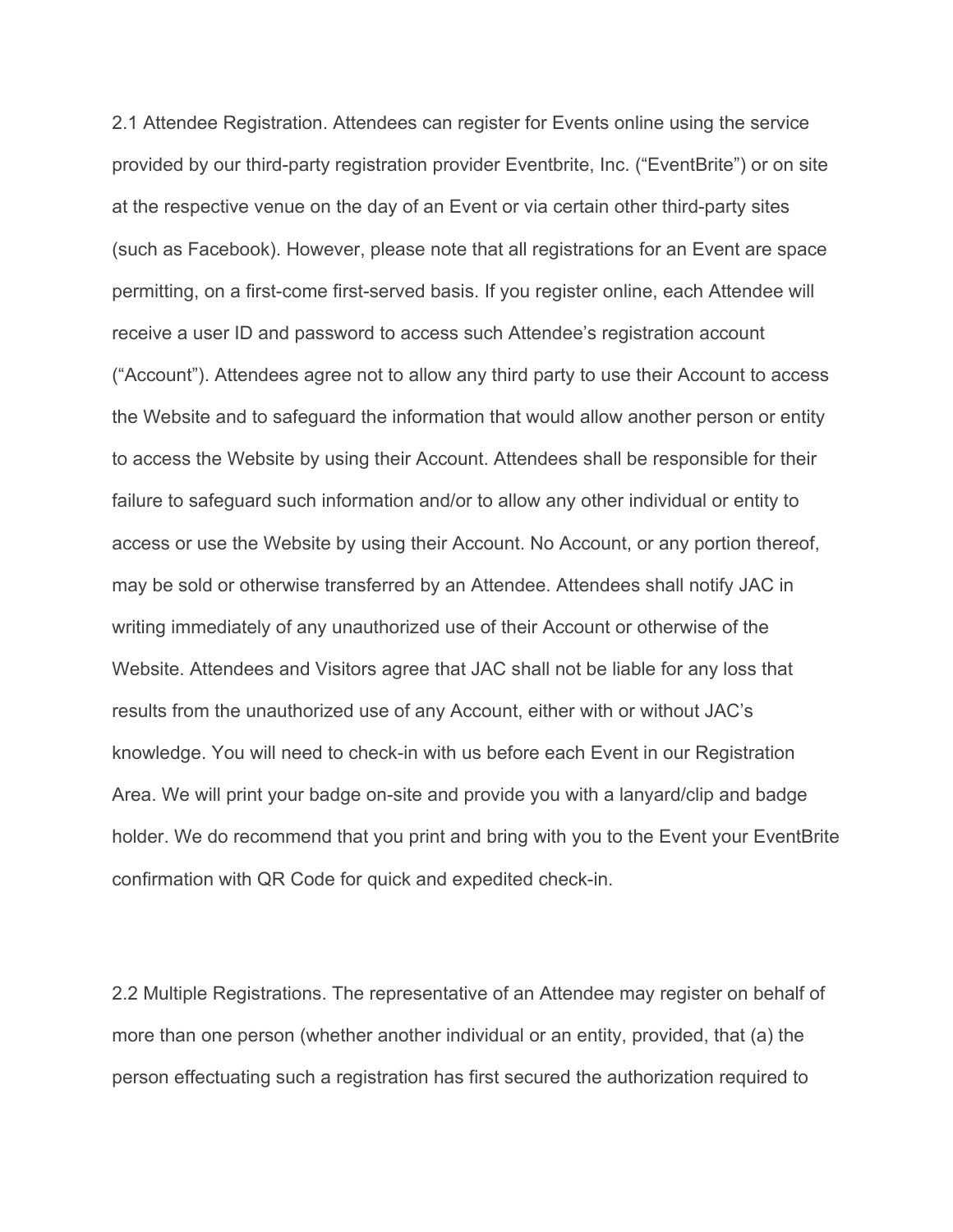execute this Agreement on behalf of the person being registered, (b) person effectuating such a registration otherwise has the ability to agree to this Agreement on behalf of such person, and (c) a different email address is used for each person registering. You represent and warrant to us that by registering on behalf of any Attendee, you have been fully authorized to act on behalf of such Attendee and to enter into this Agreement on behalf of such Attendee, and that you will be jointly liable with such Attendee for any breach of this Agreement.

2.3 Accurate Information. You shall provide us with accurate, complete and current information during registration and in response to any written request (including by email) by us, and you shall update all such information provided to us if and as soon as such information changes.

2.4 Disabling or Revocation of Registration. We have the right to cancel your registration to an Event and/or access to your Account at any time, for any reason as determined by us in our sole discretion, including without limitation if we believe you have violated this Agreement. If we disable access to your Account, you may be prevented from accessing certain pages of the Website, your Account details and/or certain files or other materials, all of which may be deleted by us.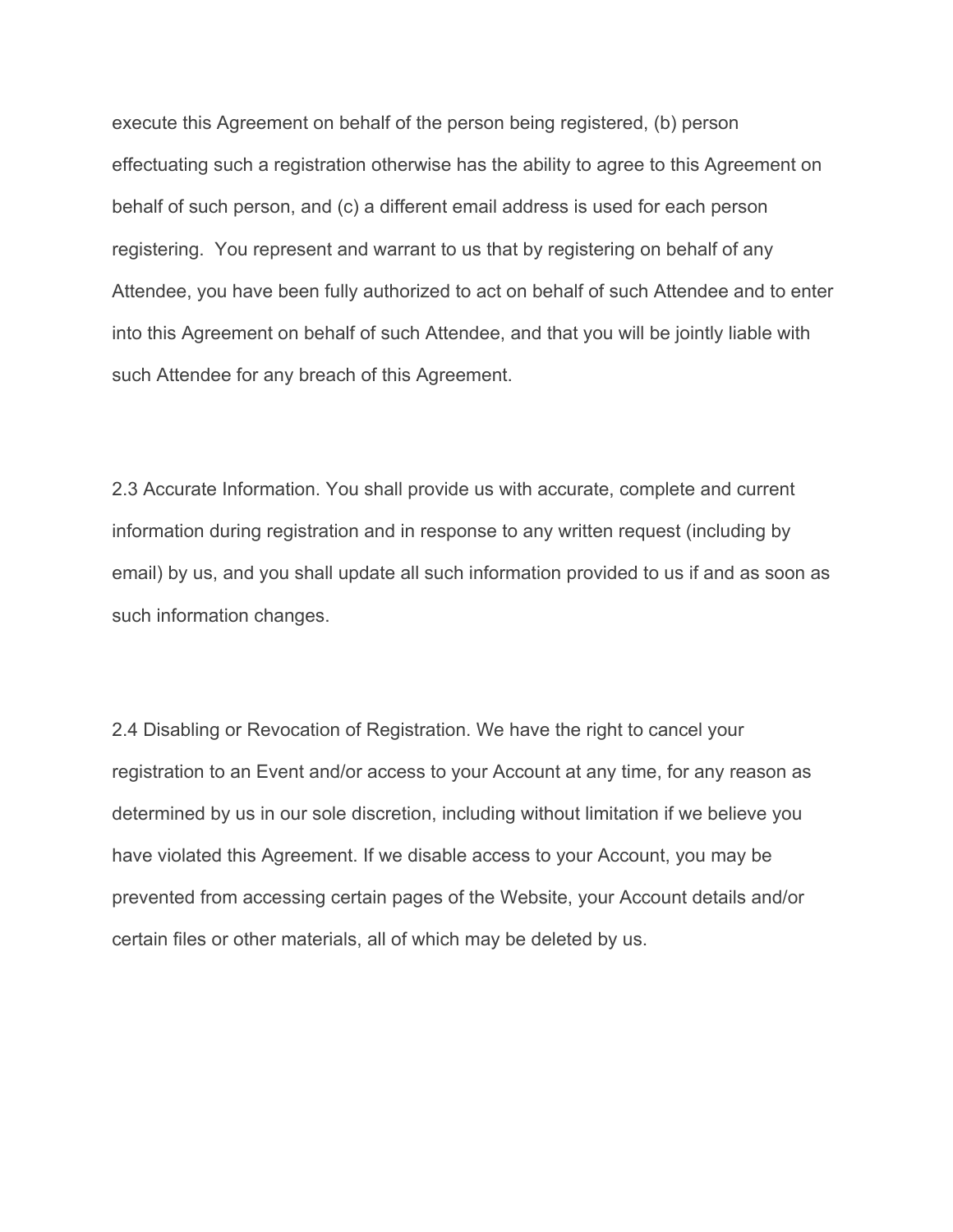2.5 No Transfer. Your registration to an Event and/or your right to use the Website through your Account is not transferrable to any other person. It is forbidden to transfer and you are prohibited from transferring any badges, passes or any other credentials used for gaining admittance to an Event.

3. B2B Virtual Business Trade Show.

3.1 About the Events. The Events are business networking and trade show events which bring together business professionals such as business owners, CEOs, Presidents, CMOs, CFOs, entrepreneurs and other senior level management and other business professionals. The Events feature numerous exciting and insightful business industry related panel discussions, workshops, networking events and classes. Aside from premium paid credentials or other premium status provided by us, Attendees generally will be eligible to participate in most activities offered at the Events on a first-come, first served basis, with limited availability.

3.2 Dress Code. The dress code for Events is business casual.

3.3 SMS Text Messages; Email Blasts; Other Contacts. You agree that by submitting your personally identifiable information ("PII") and consenting on the registration page to receive communications from us by automated technology, you authorize us or third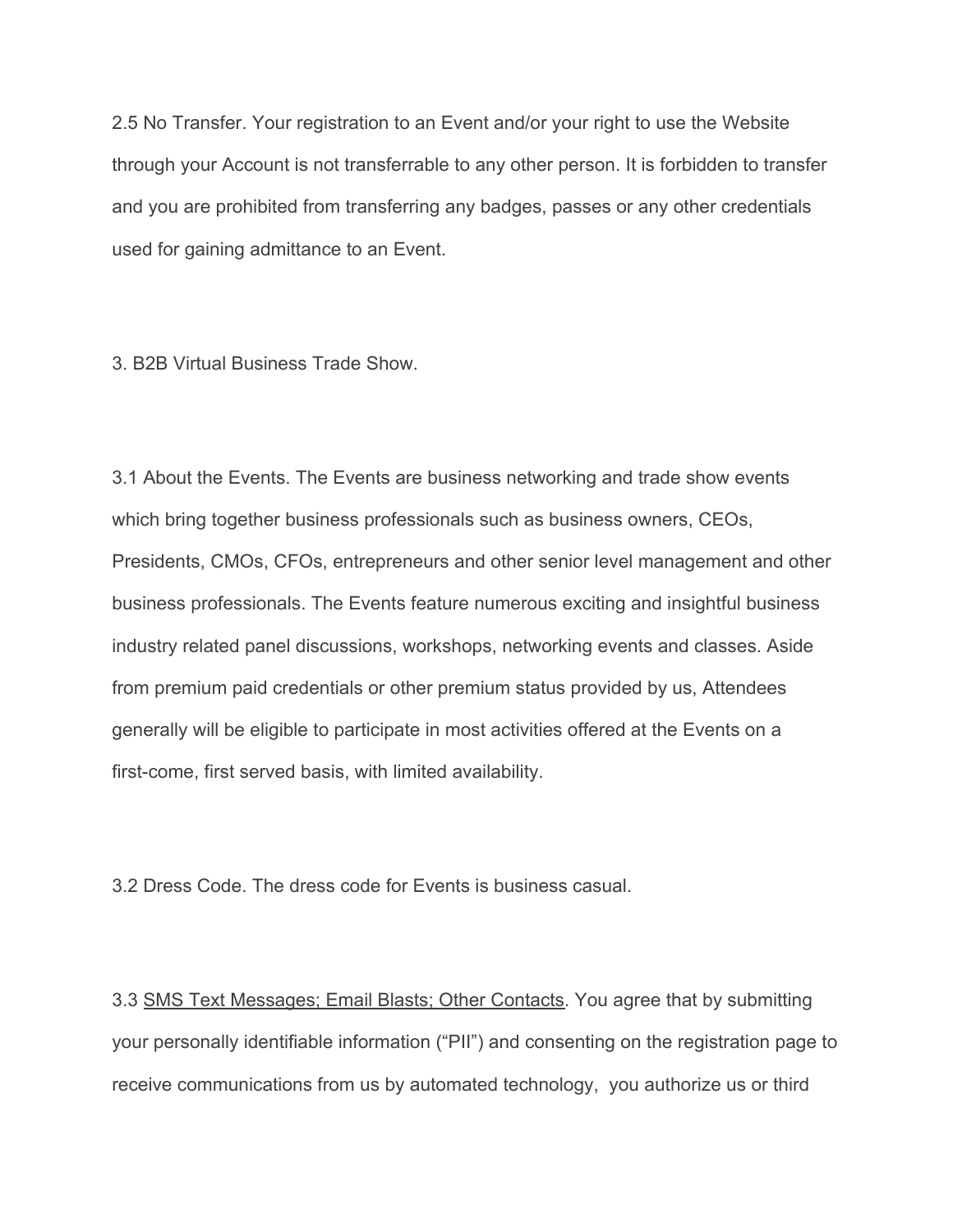parties to whom we have transferred your PII or who have collected your PII at an Event, to contact you for advertising, marketing, reminders and other commercial purposes, including without limitation by means of telephone calls or text messages using any automatic telephone dialing system(s), artificial voice(s), pre-recorded call(s), and/or pre-recorded voice(s) (in each case to your mobile, home and/or office phone numbers), email blasts and otherwise by postal mail. Without limiting the foregoing, you acknowledge and agree that (a) we sell or otherwise transfer our contact list to certain third parties, and such third parties may contact you to solicit your business or otherwise, including without limitation by means of email blasts and postal mailings, and (b) once any such transfer has been made by us to any such third party, we have no control over such information and if you wish for such third parties to stop contacting you then you shall contact each such third party directly in order to request that your PII be removed by them from any third party lists. If you have provided prior express written consent to receive automated text messages and calls, then you agree that we may use your PII to make calls and text messages using any automatic telephone dialing system(s), artificial voice(s), pre-recorded call(s), and/or pre-recorded voice(s), regardless of whether your telephone number is on any state or national do not call list. You may opt out at any time by email to info@jacconsulting.com, or by writing us at the address in Section 22. Any opt out request must include your telephone numbers. You agree and understand that purchase is not a condition of your consent.

3.4 Recording of the Event; Grant of Rights to Use Name, Image and Likeness. We will be photographing, videotaping and otherwise recording the Events and using the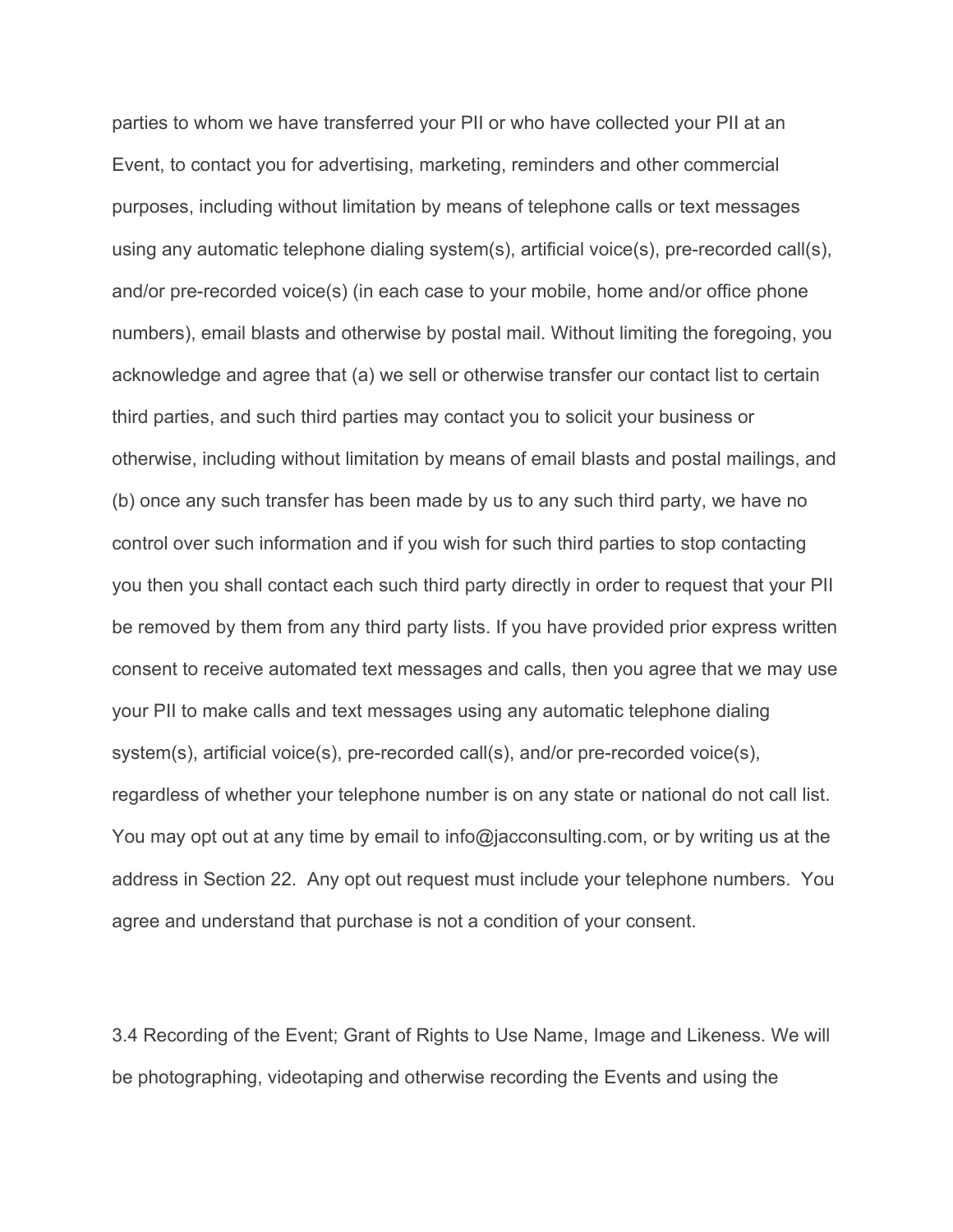resulting footage for promotional purposes. Each Attendees acknowledges and agrees that such Attendee hereby grants JAC the exclusive, perpetual, worldwide, irrevocable, royalty free right and permission to use, distribute, publish, exhibit, digitize, broadcast, display, reproduce, and otherwise use such Attendee's name, image, likeness, voice and biography (or any copyrighted material or trademarks owned and displayed by such Attendee) in any manner or media whatsoever (whether now known or hereafter known) including without limitation for the purposes of advertising or trade in promoting and publicizing the Event, JAC and/or our products and services, whether appearing in or derived from such footage, or whether provided to us from you or any third party.

3.5 Event Traffic. Waiting lines to register for an Event or otherwise to enter an Event may be quite long. You can facilitate your admittance to an Event by registering through the Website prior to such Event, though please note that doing so does not ensure that you will be admitted to such Event quickly. We work hard to make admission to each Event a smooth process for everyone, but as the number of Attendees customarily is large and only a certain number of people can be processed for admission to an Event at one time, you may to have to wait a significant amount of time before being admitted to an Event.

3.6 Badges. Attendees can attend Events free of charge. However, Attendees may purchase certain "badge" options from us which enable you Attendees to experience additional benefits, features or access at an Event, such as the use of our "leads"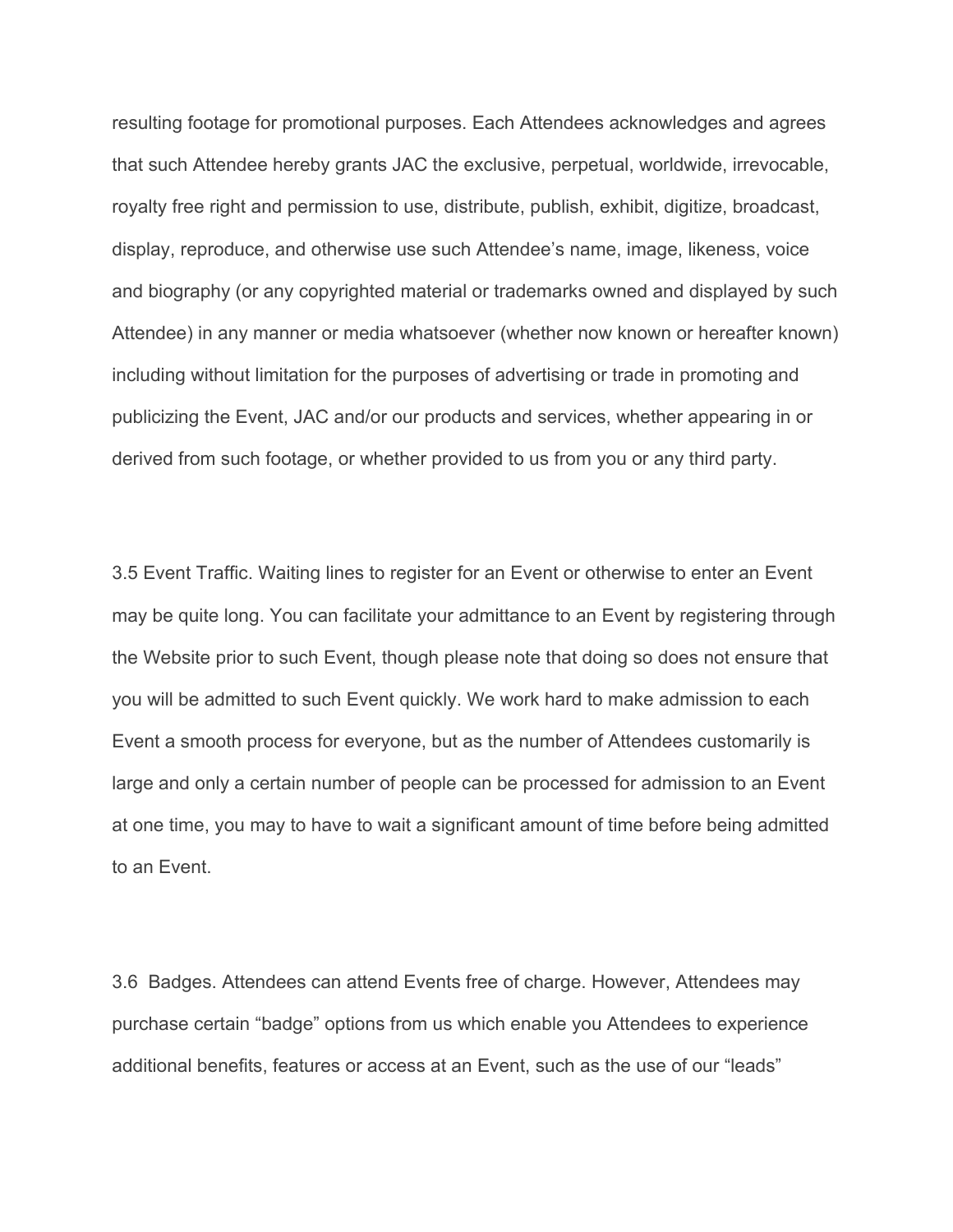scanner App, attendance at one of our "Networking Happy Hour" events, reserved seating for workshops and for our main stage presentations, priority seating in our speed network areas and promotion of your company in our post-conference email. For details about these additional benefits, features or access, please see the Badge Chart in our FAQ on the EventBrite registration page. If you wish to purchase a higher level badge than the one you have already purchased, you must first make the additional purchase and then you may contact us to request a credit of your lower level badge by email at info@jacconsulting.com or by phone at 6154129003.

3.7 Lead Scanner App; Scanning PII. JAC may offer the option for Attendees to rent a bar code scanner at an Event. Our Lead Scanner App (the "App") is an excellent way to collect valuable contact information from each person you meet at an Event. The App is available on Android & iPhone. Certain of the PII and other information provided by Attendees at registration for an Event (such as First Name, Last Name, Email Address, Phone #, Company Name, Industry, Job Title & Mailing Address) will be available to other Attendees and Event exhibitors ("Exhibitors") during such Events and thereafter. However, an Attendee's credit card information shall never be part of the PII provided to other Attendees and Exhibitors by us. Specifically, the App enables an Attendee to scan the QR code found on another Attendee's registration badge at an Event. Once you scan the QR Code, that person's contact information that was provided to us when that person registered for the Event will be uploaded to and otherwise accessible from your device via the App. You can then designate the lead as "Cold", "Warm" or "Hot" for future follow up. The App also allows you to export all of your scans into an Excel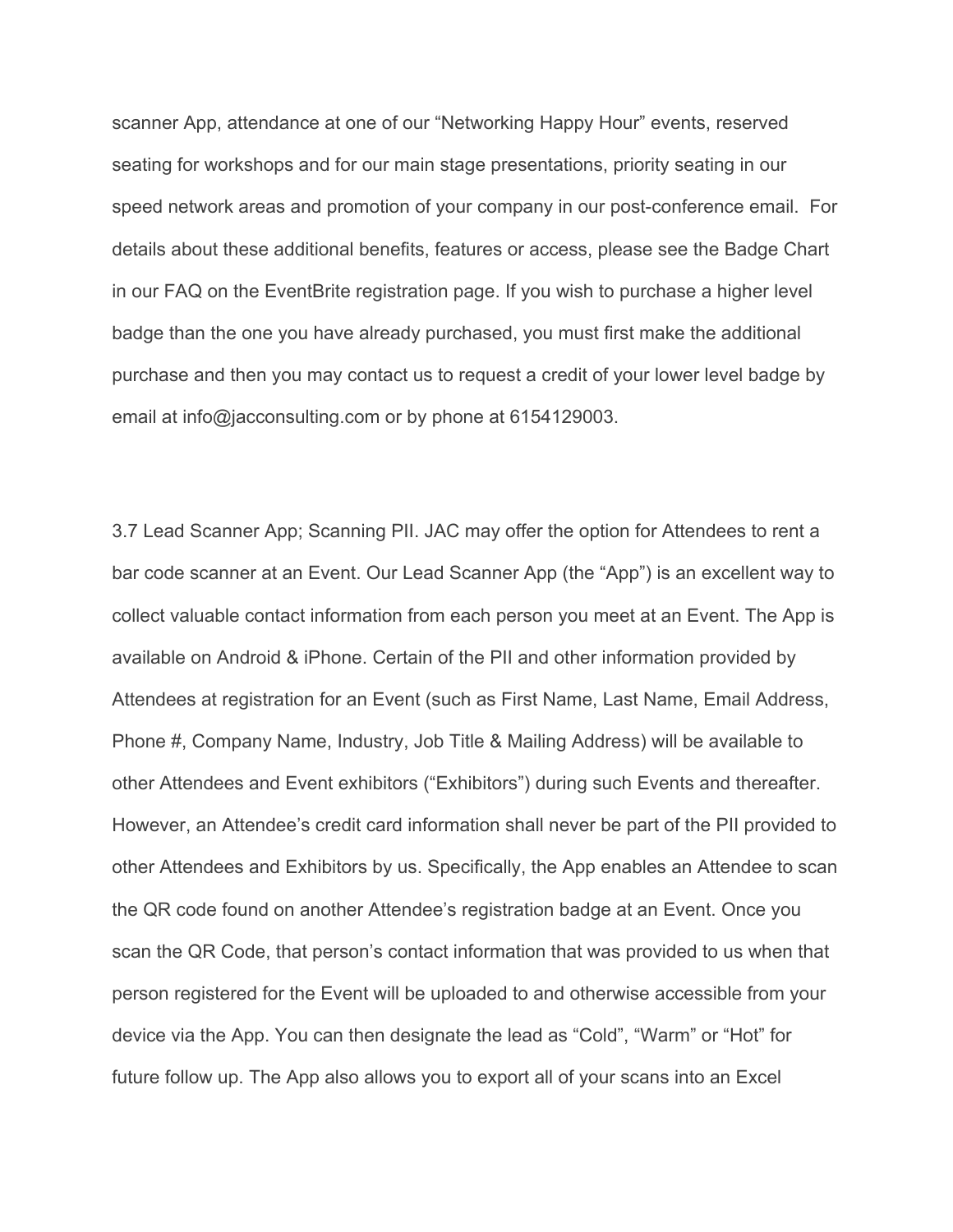Spreadsheet that you can then upload to many varieties of CRM, Email Marketing Software, Contact Databases, and the like. Each Attendee agrees that by providing us with your information at registration, we and other Attendees and Exhibitors are free to use your information (other than your credit card information) for any commercial purpose, including without limitation for promotions and advertisements for our, their or any third party products and services. Your use of the App and our scanners assumes (and is contingent upon) your responsible use of such items and your legal treatment of all PII and other information obtained through the use of such items, including without limitation your adherence to all laws, regulations and rules applicable to your utilizing such information (including without limitation the Telephone Consumer Protection Act and the CAN-SPAM Act), and neither JAC nor any of the other JAC Parties shall be responsible for any breach or other violation by you or anyone acting on your behalf of any such law, regulation or rule.

3.8 Networking Happy Hour. At certain Events we may offer Attendees of a qualifying badge level (as indicated by us on an Event-by-Event basis) the opportunity to participate in our "Networking Happy Hour" activities on the day of each Event. Beer and/or wine (and in some cases liquor) will be offered at the VIP Bar for all Attendees who are of legal drinking age and who hold a qualifying badge level. For such persons who possess such a qualifying badge, we offer special VIP passes which are intended to result in shorter lines at the bar. However, you acknowledge that for all participating Attendees (a) drinks are generally dispensed on a first-come-first served basis, (b) there is no guarantee of how many drinks an Attendee will receive, and (c) no refunds for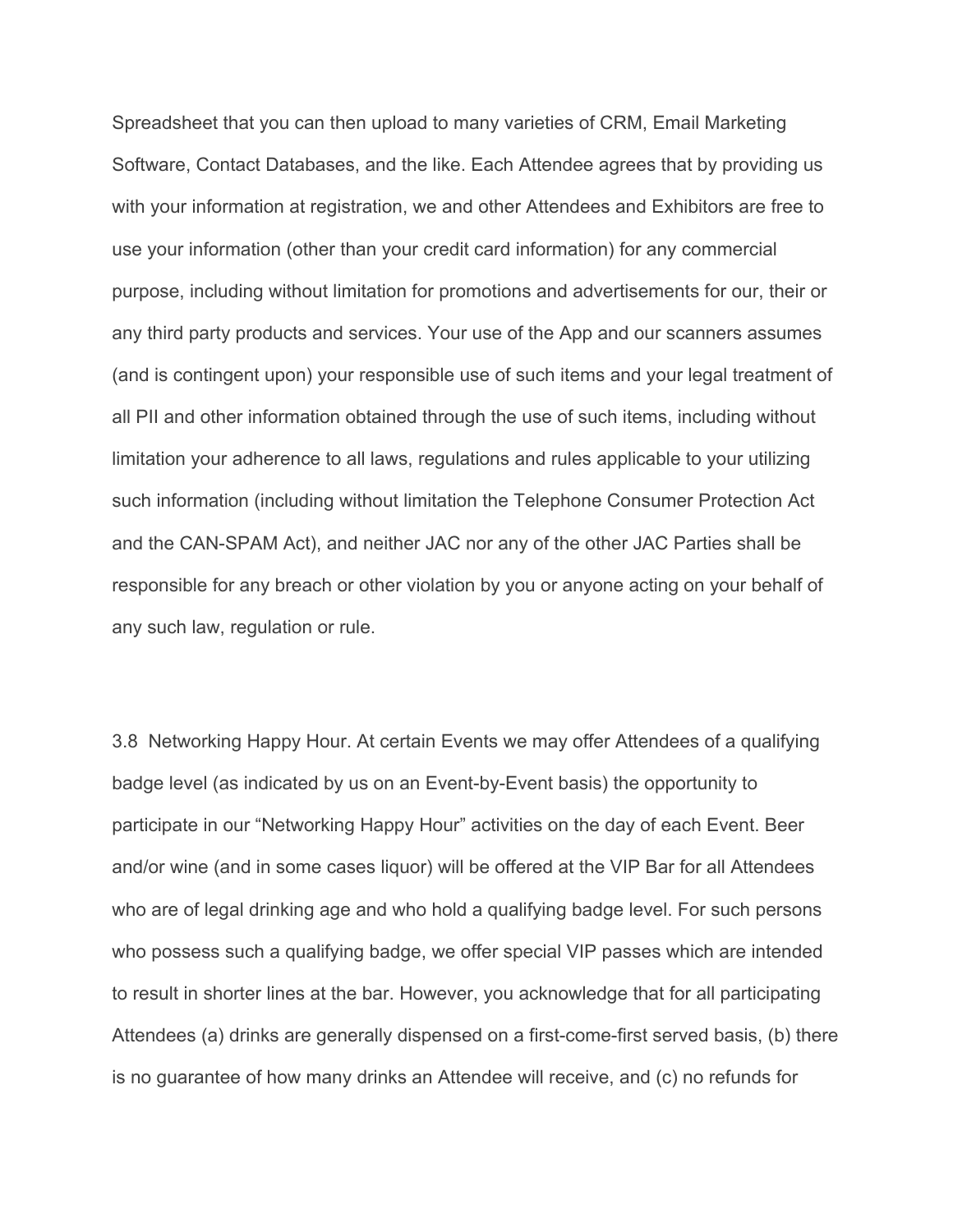unredeemed tickets or otherwise will be issued. The venue provider of the Event is exclusively responsible for serving the drinks and has the absolute discretion and authority to refuse to serve you or anyone else any alcoholic beverages. You agree to drink responsibly and never to drink and drive, and you hereby agree to hold harmless, indemnify and defend JAC and each of the other JAC Parties, and the venue provider and all of its personnel (including without limitation the beverage server or servers) from all of your acts or omissions related to your participation in any "Networking Happy Hour" or other alcoholic beverage activities which occur in connection with any of the Events.

3.9 Email Blasts. Some Attendees who have selected such an option shall have the ability to submit their logos, business descriptions and contact information for us to include in a pre-Event or post-Event email blast. In order to be included in such an email blast, such Attendees must meet the posted deadlines for inclusion, and if such a deadline is missed JAC shall not be liable in any way for the omitted submission and JAC shall not offer such Attendee any refund or any additional opportunity to participate in another email blast.

3.10 Job Interviews. If offered at an Event, Attendees may register to participate in various job interviews at such Event. Attendees acknowledge and agree that JAC merely provides a forum for such activities and that JAC does not endorse and has no control over the parties conducting such interviews. Thus, JAC is not responsible for the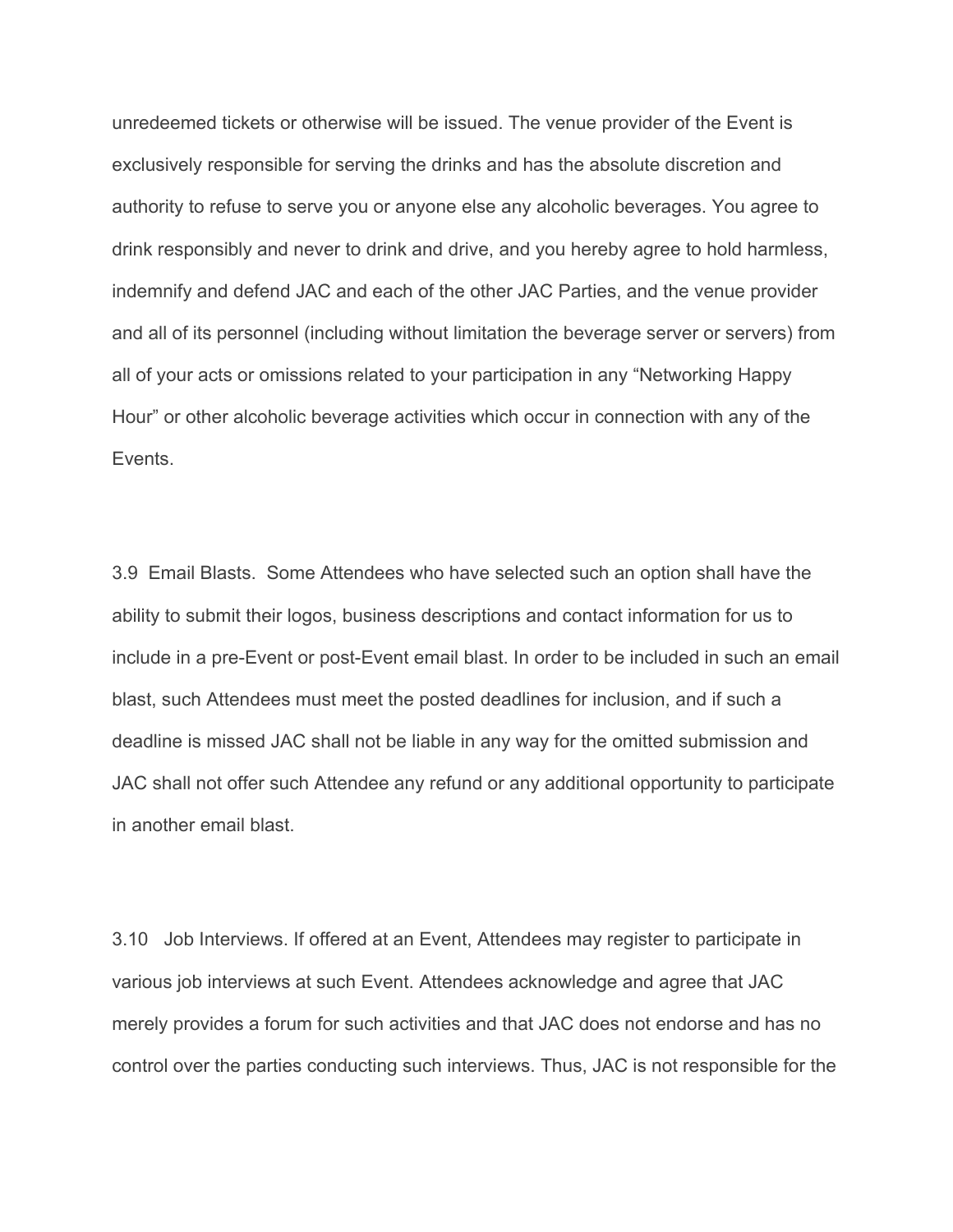hiring practices or otherwise the acts or omissions of any such third party. If interviews are offered at an Event, such interviews have a limited number of available time slots and you are not guaranteed participation in or otherwise the availability of any such interview.

3.11 The Sharks Entrepreneur Audience. At some Events we may offer the ability for certain Attendees to present their services or products to a selected panel of business professionals. You realize that by pitching your services or products to such a panel your ideas will become public and can be utilized by others. JAC has nothing to do with the selection process utilized by any such panel and thus has no liability in connection with such a process. Moreover, any such panel is not affiliated with or endorsed by the "Shark Tank" television show, any of its sponsors or owners including without limitation ABC Networks, LLC, Sony Pictures Television, and Mark Burnett productions, or any of their series, subsidiaries, divisions, or affiliates. Further, the Shark Tank television show on occasion may conduct casting calls at one or more Events, and JAC is not affiliated with such a show or any of its owners or sponsors, does not endorse the show and is not responsible for what happens if an Attendee is or is not selected to appear on such a television show. Attendees should also keep in mind that all presentations are made public and JAC is not and cannot be responsible for the divulging of any proprietary or other sensitive information by Attendee or any other party.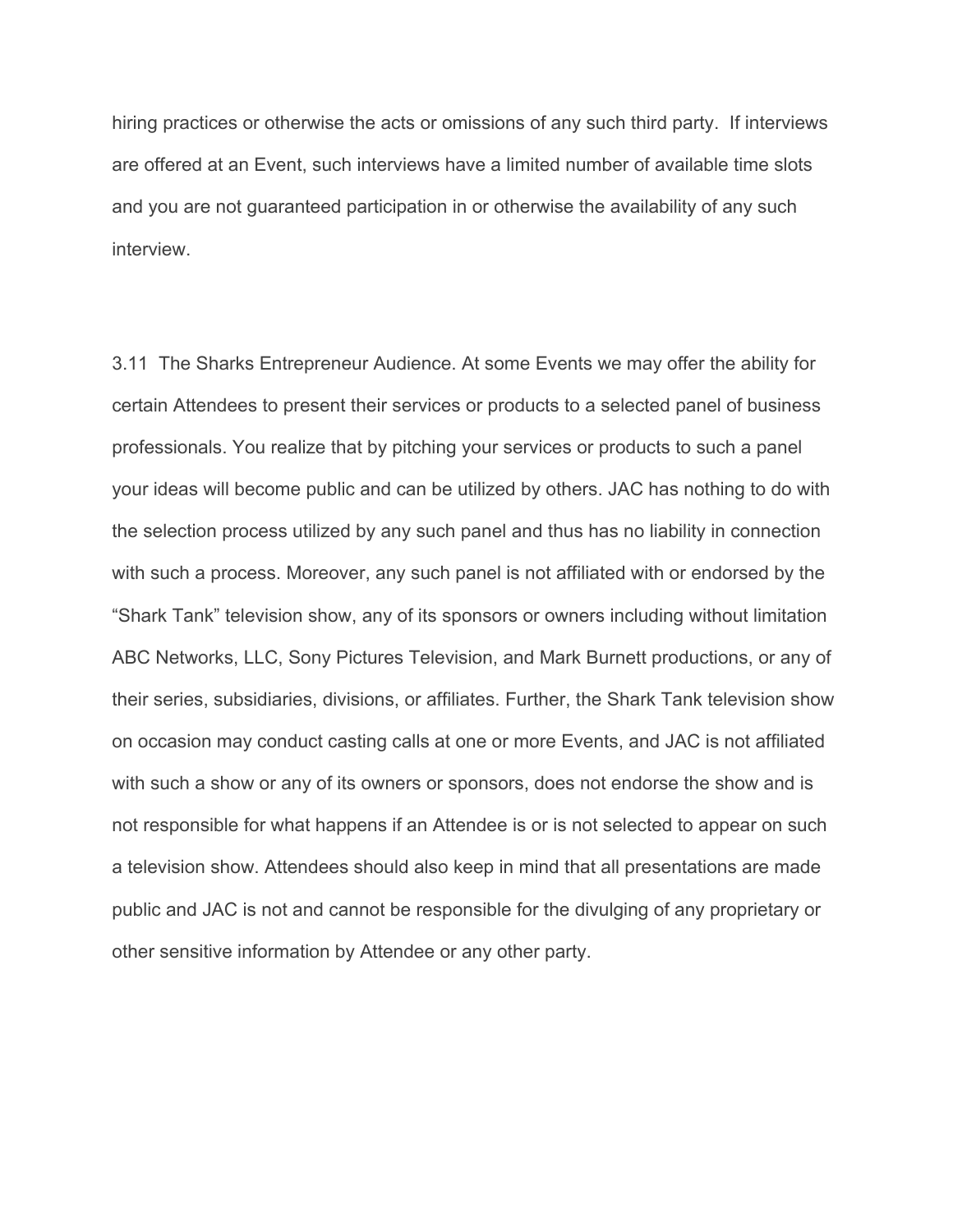3.12 Hotels. JAC receives preferential rates for certain hotels it showcases on the Website, at an Event or in other communications to you. However, JAC is not affiliated with and does not endorse any of these hotel options. Further, JAC may receive a commission from some of the hotels it showcases.

3.13 Recording of the Event; Grant of Rights to Use Name, Image and Likeness. We will be photographing, videotaping and otherwise recording the Events and using the resulting footage for promotional purposes. Each Attendee acknowledges and agrees that such Attendee hereby grants JAC the exclusive, perpetual, worldwide, irrevocable, royalty free and fully paid right and permission to use, distribute, publish, exhibit, digitize, broadcast, display, reproduce, and otherwise use such Attendee's name, image, likeness, voice and biography (or any copyrighted material or trademarks owned and displayed by such Attendee) in any manner or media whatsoever (whether now known or hereafter known) including without limitation for the purposes of advertising or trade in promoting and publicizing the Event, JAC and/or our products and services, whether appearing in or derived from such footage, or whether provided to us from you or any third party.

3.12 No Solicitation by Attendees. Only Exhibitors (or our sponsors) are permitted to solicit Attendees regarding their products/services at an Event, and thus Attendees may not promote their products or services at or in connection with an Event. Violators will be asked to leave (and/or shall be escorted from) the Event premises and may be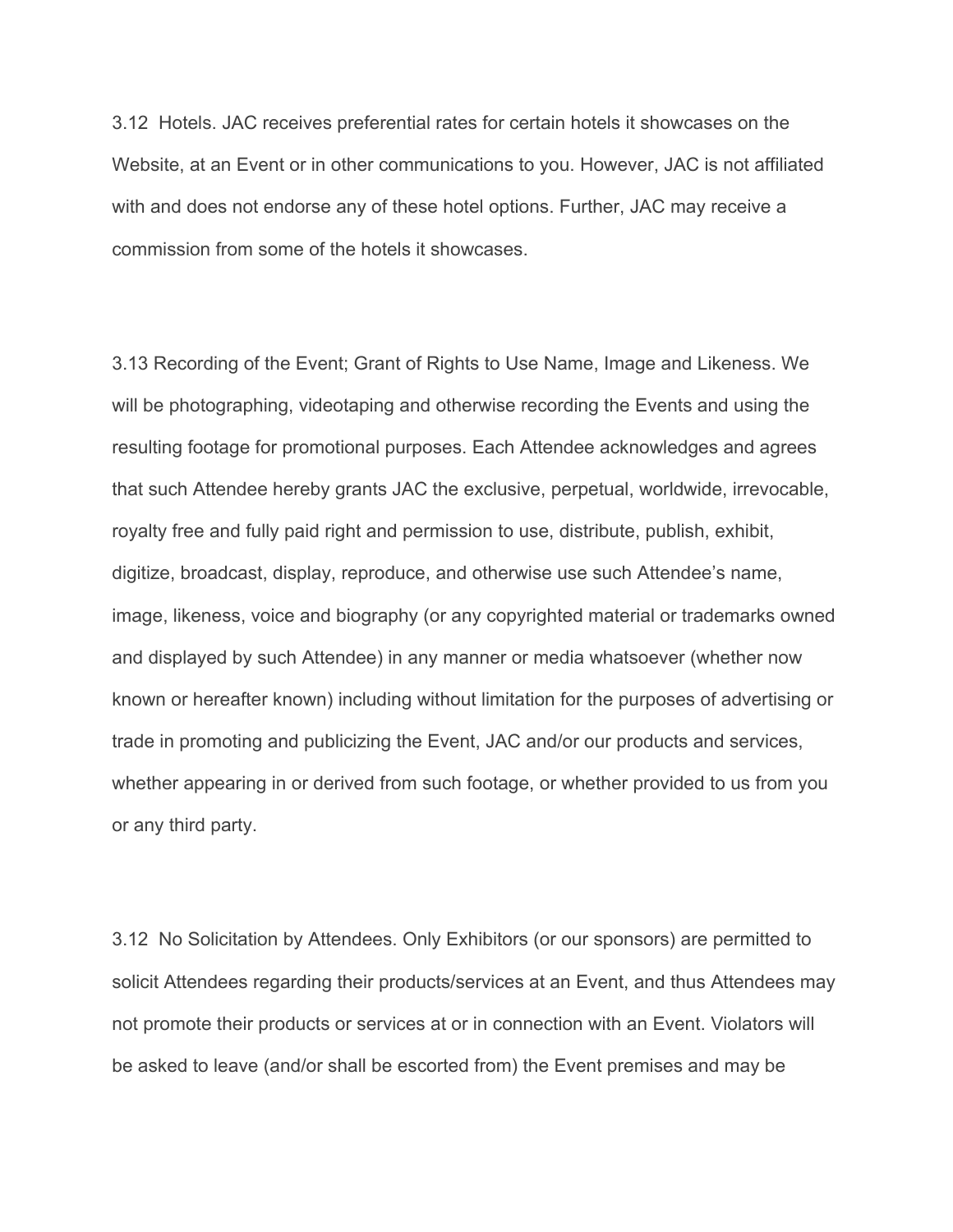prohibited from attending any future Events. We thank you in advance for your cooperation. If you would like to promote any of your products/services at an Event, then you must become an Exhibitor.

3.14 Exhibitor or Other Third Party Speech or Expression. Each Event offers the opportunity for various Exhibitors or sponsors to present their products and services, and otherwise to communicate their thoughts and opinions, to Attendees. Further, Attendees or other individuals may have communicated their thoughts and opinions to other Attendees or other persons. We do not endorse or otherwise condone any statements made by, or the activities of, or products or services of, any Exhibitor, sponsor, other Attendee or other person, and you acknowledge and agree that none of the JAC Parties shall be liable for any act or omission of an Exhibitor, sponsor, other Attendee or other person at, or otherwise in connection with, any Event or otherwise.

3.15 Refer-A-Friend Programs. We may, from time to time offer Attendees the opportunity to participate in a Refer-A-Friend or other like program. The terms and conditions of any such program may be modified by us at any time in our sole discretion. We may also cancel any such program at any time, and any benefit provided by us in connection with such a program is offered on an as-available basis only or otherwise until cancelled by us. Further, we reserve the right to disqualify anyone at any time from participation in a program if they do not comply with this Agreement, any supplemental terms applicable to such a program, or otherwise if they violate any law,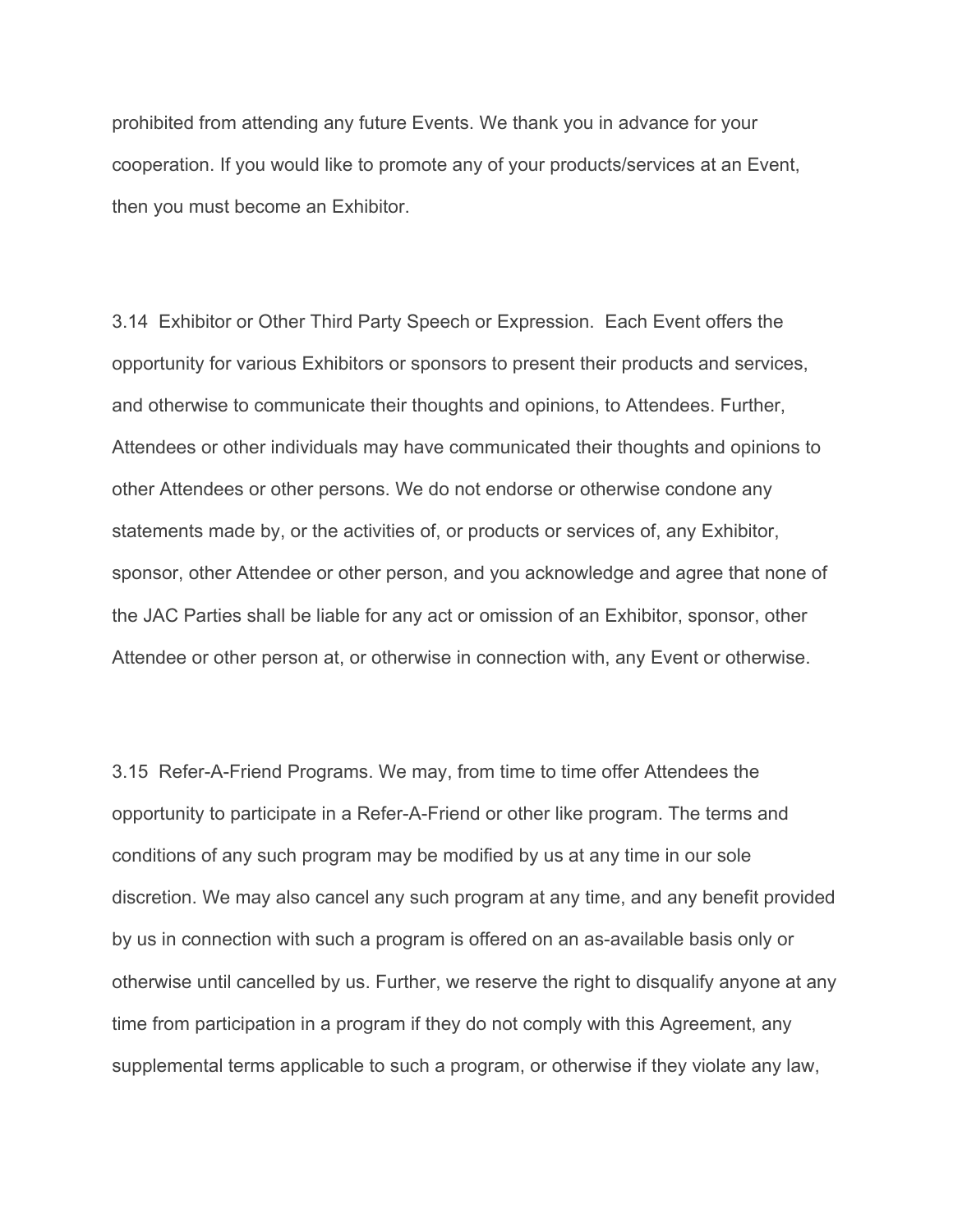statute, regulation or rule. Any information collected by us from you or your referrals shall be one of our assets and shall be subject to the provisions of the Privacy Policy.

3.16 JAC Consulting Education Center. JAC may provide, as part of the Website, a forum for learning about issues which affect small business owners, including articles and commentary posted by us or third parties, which we currently call the JAC Consulting Education Center and which is viewable at:

https://www.jaccanconsulting.com ("JACEC"). All such Content is provided for educational and informational purposes only, and should not be construed as constituting legal, financial, accounting, tax or business advice. You should not act or refrain from acting on the basis of any Content obtained at any Event or appearing on the Website (including without limitation Content provided as part of JACEC) without receiving appropriate legal, financial, accounting, tax and business advice from an attorney and other licensed advisors in your State of activity and regarding the particular facts and circumstances involving your business. Content posted on the Website (including without limitation as part of JACEC) may contain errors, be incomplete, or be outdated. JAC makes no warranty, express or implied, about the accuracy, completeness, reliability or suitability of any Content or the content obtained from any other website to which we provide a link or which links to the Website, and JAC shall not be responsible for any such information. All links or other references to third parties are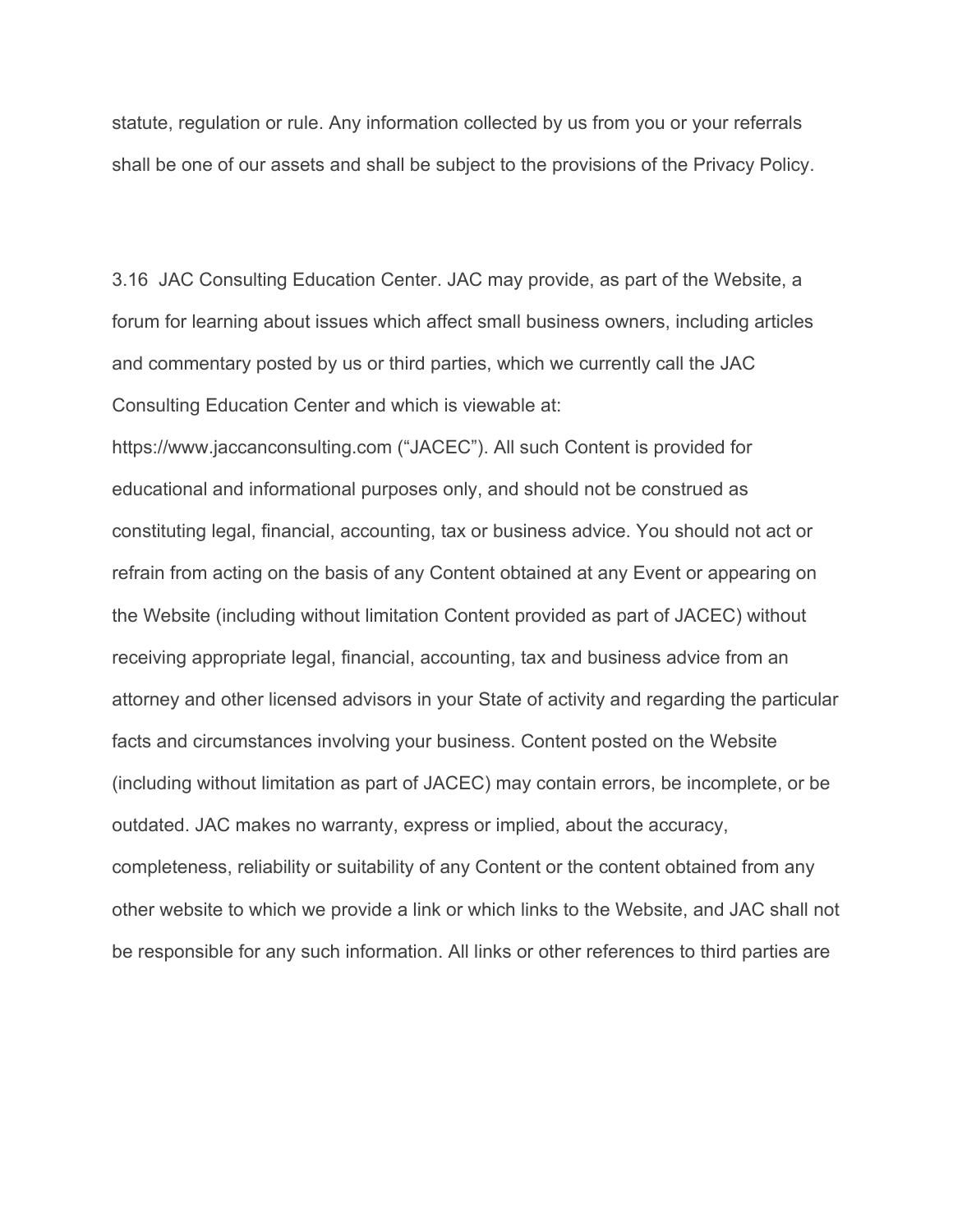provided for the sake of interest or convenience only, and do not represent any endorsement by or affiliation with JAC.

3.17 JAC Consulting University online. is an online educational platform built to educate small business owners on different topics to grow their businesses. We host 2-3 webinars each Month. Webinars produced on both the Virtual Event and Small JAC Consulting University Online platforms will also be available on demand to our database on JAC Consulting University online. Workshops are recorded and available on demand on JAC Consulting University online. We do not endorse any of our speakers and their products or services nor do we have any control over what they say or do during these workshops.

3.18 Sweepstakes. JAC may operate sweepstakes or skills contests from time to time at an Event or otherwise. Your participation in any such sweepstakes or contest will be subject to any official rules or other governing agreement regulating participation in such a sweepstakes or contest which are posted at an Event or otherwise on the Website in connection with such a sweepstakes or contest. Exhibitors also may run their own sweepstakes or contests at an Event, and JAC is not involved with, liable for, or responsible in any way for any such sweepstakes or contest.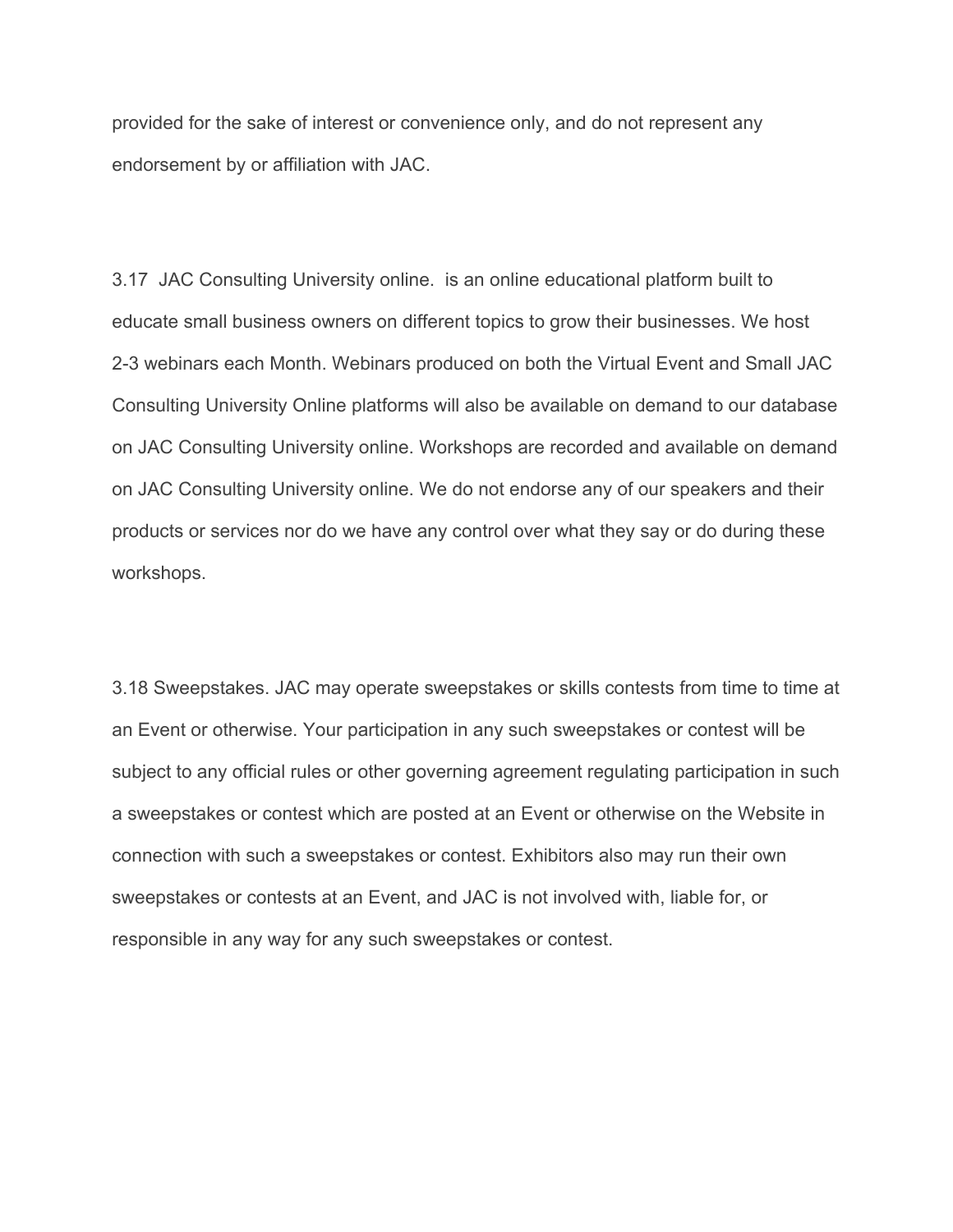3.19 Awards Program. We may offer "The Best Business Awards™" program at our Events, which is designed to recognize and celebrate popular small and mid-sized business who have been selected by means of a public vote from entries submitted to us. This program currently offers over twenty categories of recognition. Any business or entrepreneur who is eligible to use this Website is eligible to participate in this awards program, and JAC is not obligated to review any entry and may reject any such entry if we learn of any violation of this Agreement by the submitting party or anyone acting on such party's behalf. Without limiting any other provision of this Agreement and for clarity only, each person submitting an entry is fully responsible to ensure that all information provided is accurate, and JAC is not responsible whatsoever for any information provided to us in connection with or regarding this awards program. All award program "winners" are selected by means of a public vote (for that particular category), so keep in mind that entrants who have a wide following on social media or who have a large contact list will statistically have a greater chance of winning than other businesses with less of a following or a smaller list. Each entry requires the payment of an associated fee to JAC as well as the submission of required information prior to the stated deadline.

3.20 Special Requests. Any and all special requests made by you, including without limitation a request that we provide you with hearing-impaired interpreters or assistance for sight impaired individuals at an Event, or any similar such requests, must be delivered in writing to JAC no less than sixty (60) days prior to such Event.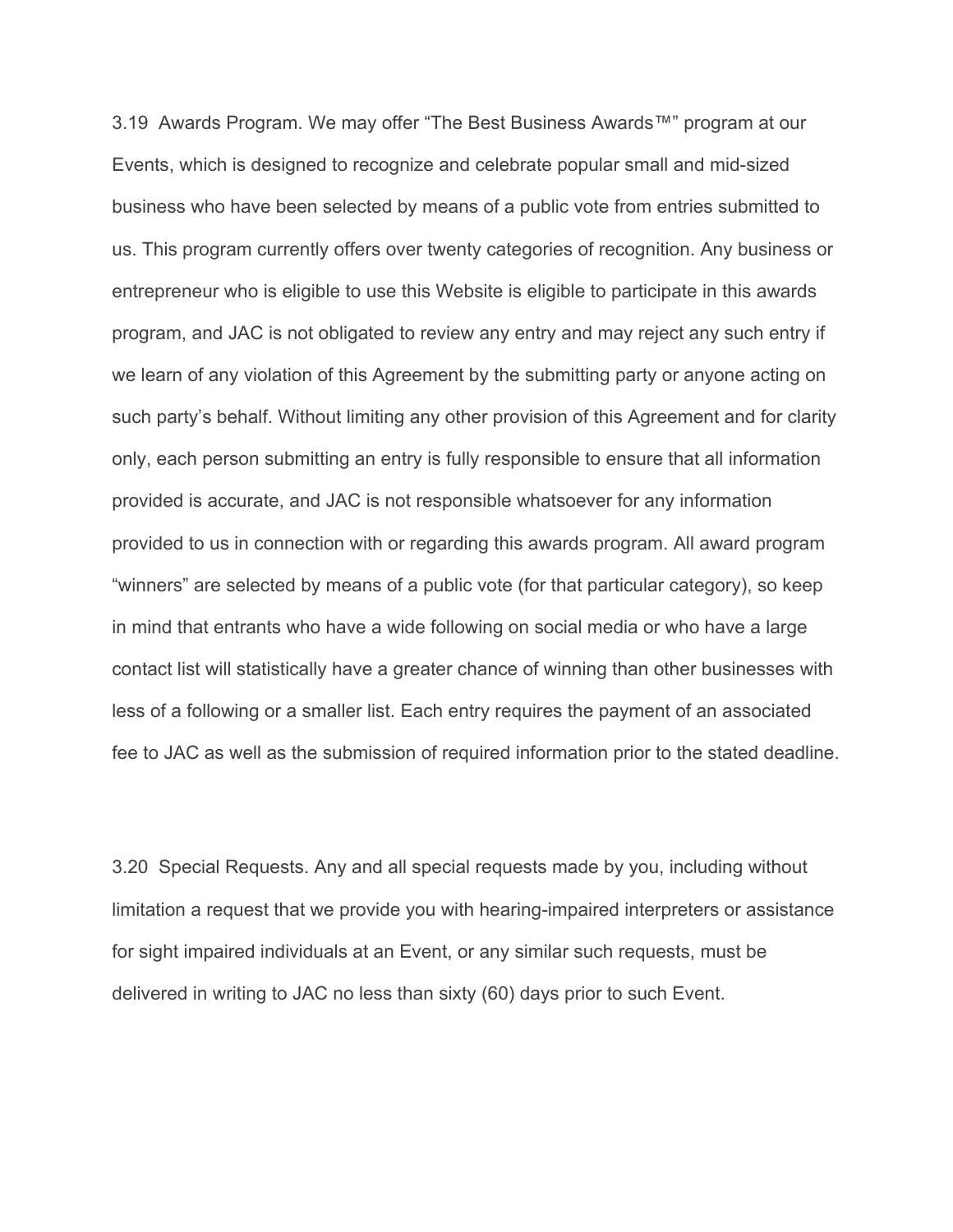#### 4. COMMERCIAL TRANSACTIONS.

4.1 Purchases. Certain of our products or services, including those geared to Attendees, may be offered for sale by us through the Website, by phone by our representatives, at an Event or otherwise by us. In the event you wish to purchase any of these products or services, you will be asked by JAC or an authorized third party on JAC's behalf to supply certain of your PII, including without limitation, your full name, address, telephone number and credit card information. You shall provide JAC and/or such third party with your accurate, complete and current PII and other information at all times, and you shall comply with the terms and conditions of any additional agreement that you may enter into which governs your purchase of any such product or service. You shall be responsible for all charges incurred through your Account, or otherwise made by you or on your behalf. Please note that fees indicated as the "PRICE" refer to what JAC charges for a specific badge option, whereas the fees indicated as the "FEE" refers to registration processing fees charged by Eventbrite.

4.2 Payment. Your right to use any service or product that is available for purchase through the Website, by phone, at an Event or otherwise, is contingent upon your payment in full of the applicable fees indicated for such purchase (collectively, the "Fees"). Each applicable portion of the Fees must be paid in full at the time of purchase or otherwise as directed in writing by JAC. You may pay any portion of the Fees by Visa, MasterCard, Discover or American Express credit cards. If you select only our free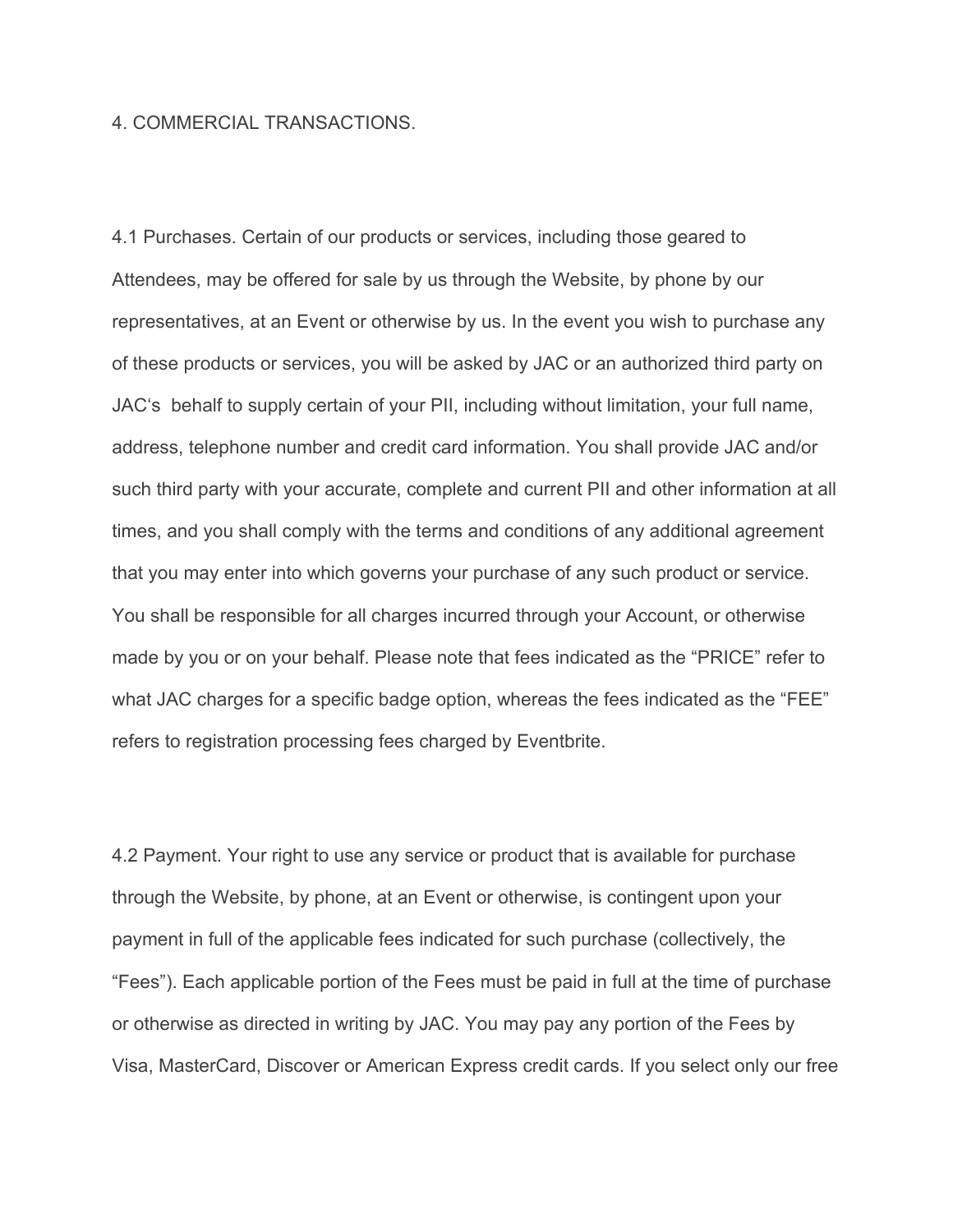admission option for attending an Event, then you will be registered as an Attendee for such Event free of charge and no Fee will be applied. If any payment made under your Account or otherwise by you or on your behalf cannot be charged to your credit card or if a charge is refunded for any reason, including without limitation by chargeback, we reserve the right to withhold delivery of the products and/or services requested in connection with such failed charge, refund or chargeback, and/or to suspend or terminate your Account, and/or otherwise to stop performing any of our obligations to you.

4.3 No Refunds; All Sales are Final; Waiver of Claims. Except for as expressly set forth in this Agreement, once an Attendee badge has been purchased, there are no refunds provided. Rather, all sales are final. In no event will any portion of the Fees paid by you be returned to you and/or applied as a credit for any future Event. JAC has the right to cancel your registration to an Event or Events (and, if during an Event, JAC has the right to have you and/or your representatives removed from such Event) at any time due to your breach (or any a breach by any of your representatives) of any of the provisions of this Agreement, as determined by JAC in JAC's sole discretion. If your registration to an Event is so cancelled by JAC or if you or your representatives are so removed from any such Event, you shall not receive any refund of any Fees paid by you. Notwithstanding the foregoing, if, however, JAC cancels an Event not due to the act or omission of a third party, JAC shall provide you with a full refund of the Fees applicable to such cancellation, minus a registration processing charge of twenty percent (20%) of

such Fees. However, JAC shall not be responsible for any delays, damages, losses,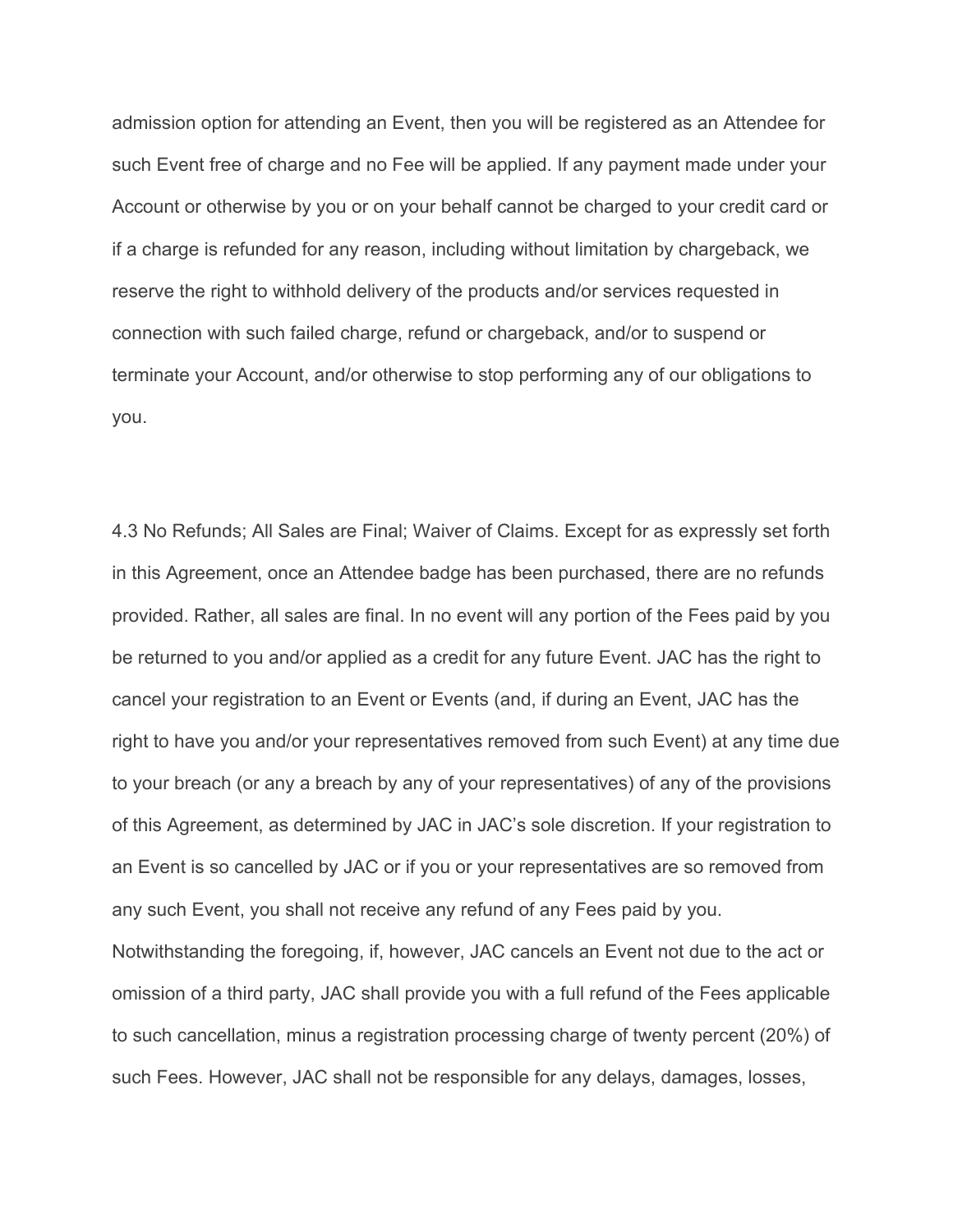increased costs, or other unfavorable conditions arising in connection with or related to any delay, rescheduling or cancellation of an Event, and you hereby irrevocably waive all claims arising therefrom.

4.4 Taxes. You shall be responsible for obtaining all licenses, permits and approvals under local, state or federal law which are applicable to your purchase of any products and/or services from JAC or any person acting on behalf of JAC, or from any Exhibitor, and for obtaining all tax identification numbers and paying all taxes, license fees and other charges that become due to any governmental authority or any other person in connection with or related to any such products and/or services.

5. NO ENDORSEMENT OR AFFILIATION; RELEASE. JAC is not affiliated with and does not endorse any Exhibitor or any of the products or services offered by any Exhibitor or advertised or otherwise referenced on the Website or at any Event by any Exhibitor or any other third party, and JAC does not guarantee the accurateness, validity, effectiveness or use of any such products or services. You hereby release JAC and each of our members, JAC, directors, officers, agents, representatives, employees and other personnel (collectively, the "JAC Parties") from any and all claims, demands, damages (actual and consequential) and other liabilities, of every kind and nature, known and unknown, arising out of or in any way related to, directly or indirectly, your use of the Website and/or your attendance at any Event, including without limitation (a) any act or omission of JAC, an Exhibitor or any other person in connection with or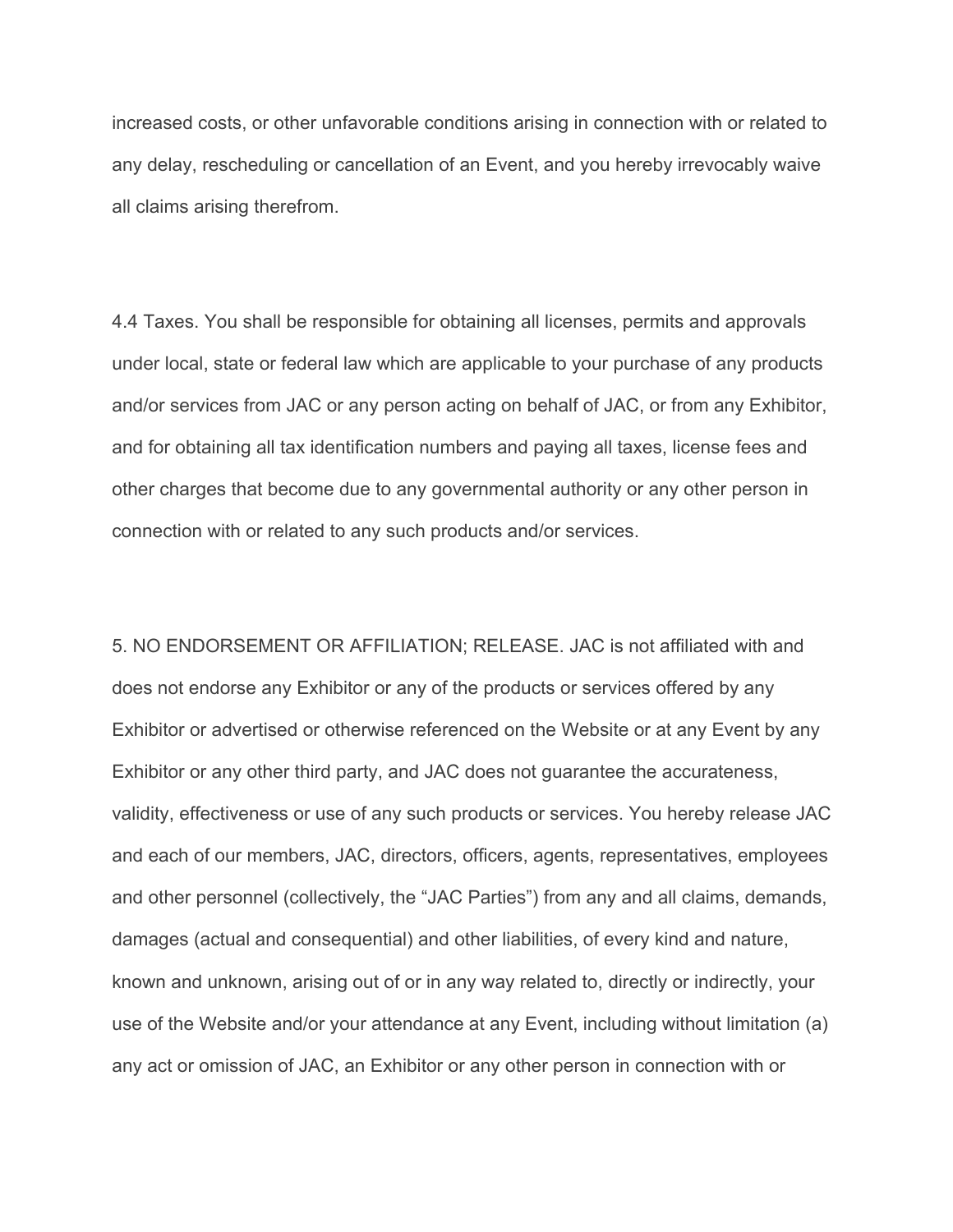related to the Website or your participation in any Event, (b) any products or services provided or offered by an Exhibitor or any other person in connection with or related to the Website or your participation in any Event, and (c) any dispute between you and an Exhibitor, or you and any other third party, in connection with or related to your use of the Website or your participation in any Event.

#### 6. INTELLECTUAL PROPERTY.

6.1 Proprietary Rights. The Website contains various Content which is protected by the copyright, trademark and other laws of the United States and/or other jurisdictions. As between you and JAC (a) all right, title and interest (including without limitation all copyright, trademark, patent, trade secret and other intellectual property rights) in and to the Website (including without limitation all Content appearing on the Website) is owned exclusively by JAC, and (b) you have no rights in and to the Website other than for (as between you and us) the limited usage rights expressly described in this Agreement. Except for that information which is in the public domain or for which you have been given express written permission by JAC, no Content may be sold, copied, reproduced, republished, uploaded, displayed, posted, transmitted, distributed, modified, publicly performed, used in any derivative works based thereon or otherwise used for any public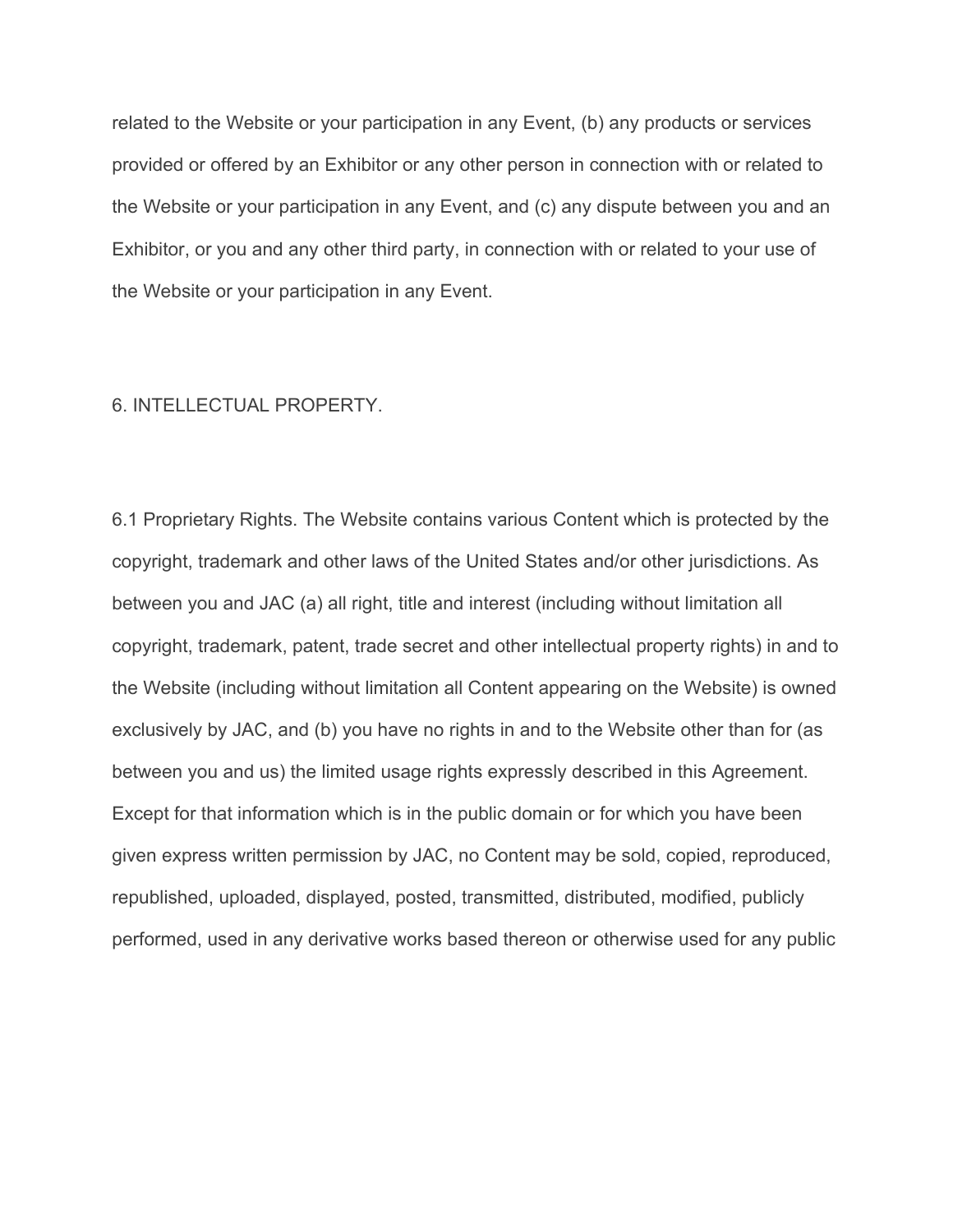or commercial purpose without the prior written consent of JAC and, where applicable, our licensors, except for as provided in Section 8 hereof.

6.2 Copyright Agent. The Digital Millennium Copyright Act of 1998 (the "DMCA") provides recourse for copyright owners who believe that material appearing on the Internet infringes their rights under U.S. copyright law. If you believe that your work has been copied and posted on the Website in a way that constitutes copyright infringement, please provide our copyright agent with the following information: (a) an electronic or physical signature of the copyright owner or of the person authorized to act on behalf of the owner of the copyright interest, (b) a description of the copyrighted work that you claim has been infringed, (c) a description of where the material that you claim is infringing is located on the Website, (d) your address, telephone number, and e-mail address, (v) a written statement by you that you have a good faith belief that the disputed use is not authorized by the copyright owner, its agent, or the law, and (e) a statement by you, made under penalty of perjury, that the above information in your notice is accurate and that you are the copyright owner or authorized to act on the copyright owner's behalf. Any notification by a copyright owner or a person authorized to act on its behalf that fails to comply with the requirements of the DMCA shall not be considered sufficient notice and shall not be deemed to confer upon JAC actual knowledge of facts or circumstances from which infringing material or acts are evident.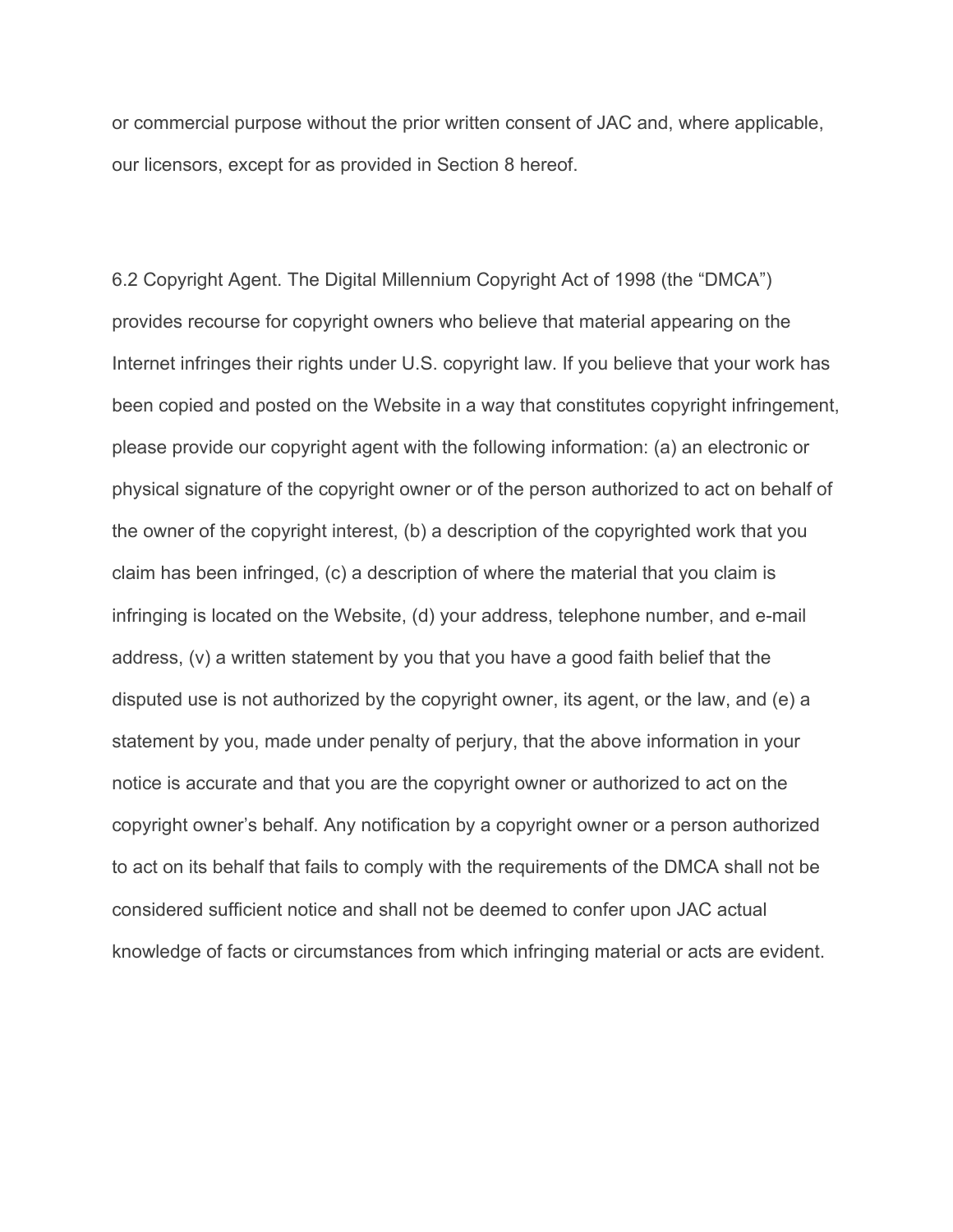JAC's copyright agent for notice of claims of copyright infringement can be reached as follows:

Name: JAC Consulting Copyright Agent

Address: 4515 Sawmill Place Nolensville Tennessee 37135

Telephone: 6154129003

Email: info@jacconsulting.com

We suggest that you consult your legal advisor before filing a notice with JAC's copyright agent. You should note that there can be penalties for false claims under the DMCA. JAC will, in appropriate circumstances and to the extent plausible, terminate the Account of an Attendee who infringes the rights of copyright holders.

6.3 Trademarks. All Trademarks appearing on the Website are the property of their respective owners. JAC is not affiliated with, or sponsored or endorsed by, any third party trademark owner whose Trademark appears on the Website (unless the opposite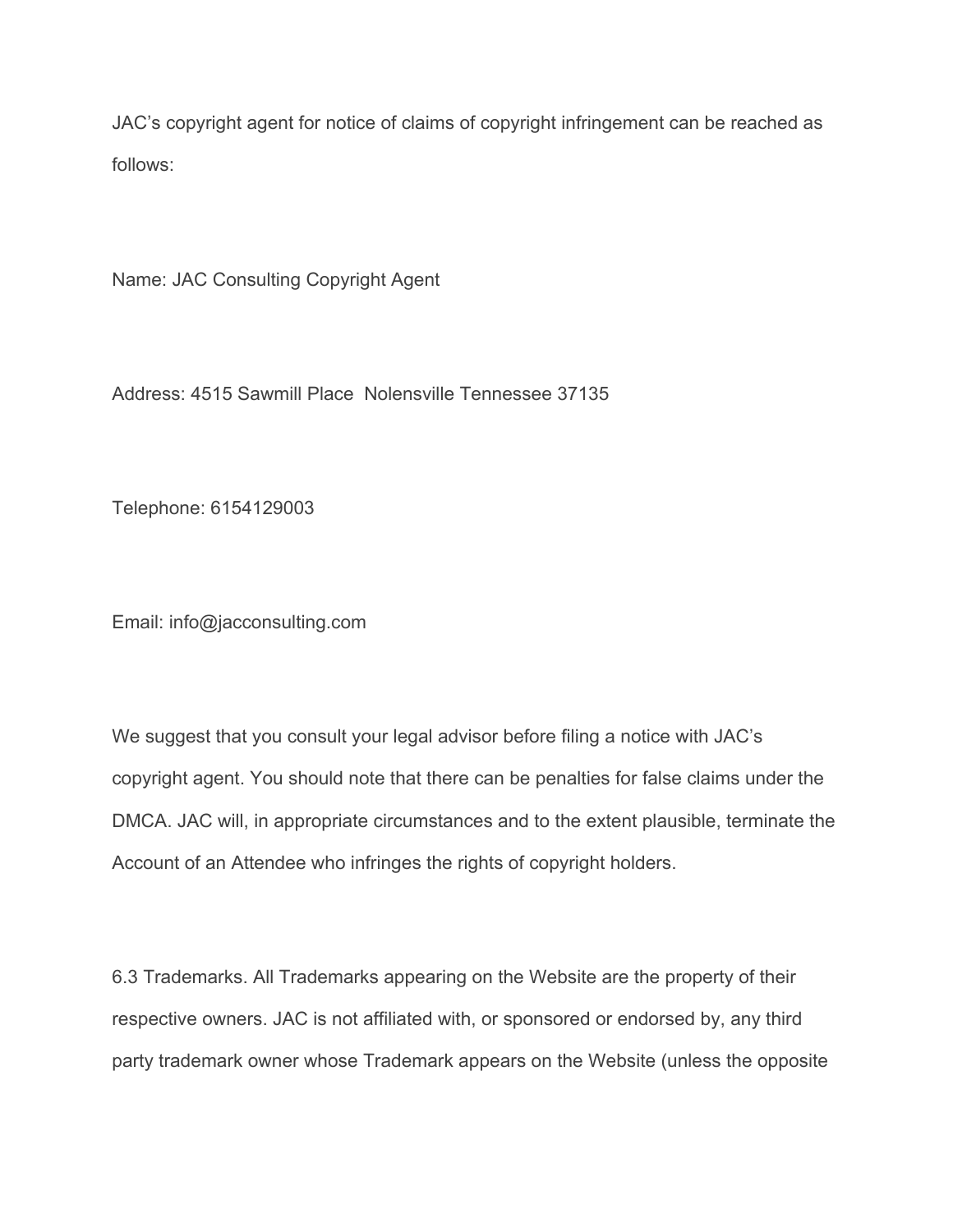is expressly indicated), and JAC does not sponsor or endorse the owner of any such Trademark. As used herein, the term "Trademarks" means, collectively, all service names, graphics, designs, logos, page headers, button icons, scripts, commercial markings and trade dress appearing on the Website and/or at an Event which indicate a source of any products or services. Trademarks are protected by the trademark laws of the United States and other jurisdictions. You may not use, copy, reproduce, republish, distribute or modify any Trademarks in any way, including without limitation by means of the distribution of Content, without our prior written consent or the consent of a third party Trademark holder, as applicable. In no event may any of the Trademarks be used in any manner that is likely to cause confusion or which causes confusion, or in any manner that disparages or discredits JAC and/or any Event.

7. REPRESENTATIONS, WARRANTIES AND COVENANTS. Further to any other representation or warranty made by you in this Agreement, you additionally represent and warrant that (a) you have all rights, power and the full legal authority to enter into this Agreement and into any additional applicable agreements with JAC, on your behalf or on behalf of your employer (if applicable), (b) you have read this Agreement and you shall strictly comply with all of its provisions and with all additional applicable agreements, terms and conditions posted to the Website or otherwise communicated to you by JAC over the phone, by email, at an Event, or otherwise, (c) you have carefully reviewed the Privacy Policy (as hereinafter defined) and to our information collection, use, storage and transfer protocols described in such document, (d) you will not use any Content other than as expressly permitted in this Agreement, (f) you grant us the right to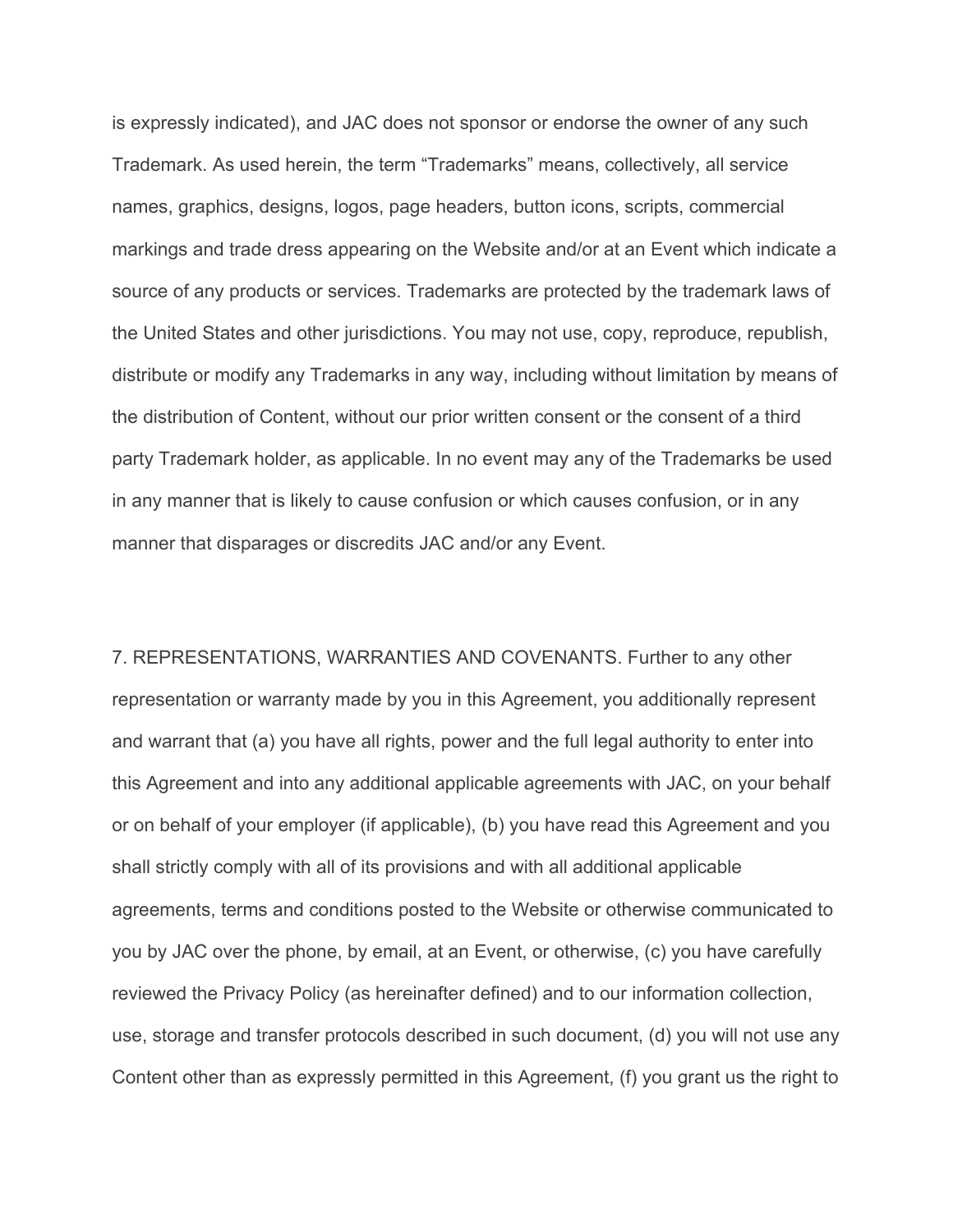use your name, image or likeness in connection with our filming of any Event, (g) you have the full right to grant all rights being granted to JAC by you under this Agreement, and (i) this Agreement is enforceable against you in accordance with its provisions.

8. LICENSE. You agree not to use, copy, reproduce, distribute, publish, display, perform, modify, create derivative works of, transmit, retransmit, sell, publish, broadcast, circulate, display or in any way exploit any Content (including without limitation any copyrighted material, trademarks, or other proprietary information), in whole or in part, whether by e-mail or by any other means, for any purpose other than for your personal, non-commercial use, and in a manner which does not disparage JAC and/or any Event and which does not compete with us or any of the Events. However, you may print copies of materials on the Website for your personal, non-commercial use only, provided that you (i) keep intact all copyright, Trademark, and other proprietary notices appearing therein, and(ii) use such materials only in the manner permitted by this Agreement.

9. LINKS. The Website may provide links to other websites (collectively, "Linked Sites"). None of the Linked Sites are under the control of JAC and JAC is not responsible for (a) any of the content, advertising, services, products, or other materials on any Linked Site, (b) any changes or updates to any Linked Site or the availability of any Linked Site, (c) any form of transmission received from any Linked Site or the owners of any Linked Site whatsoever, including without limitation any viruses, malware, or the like, or (d) any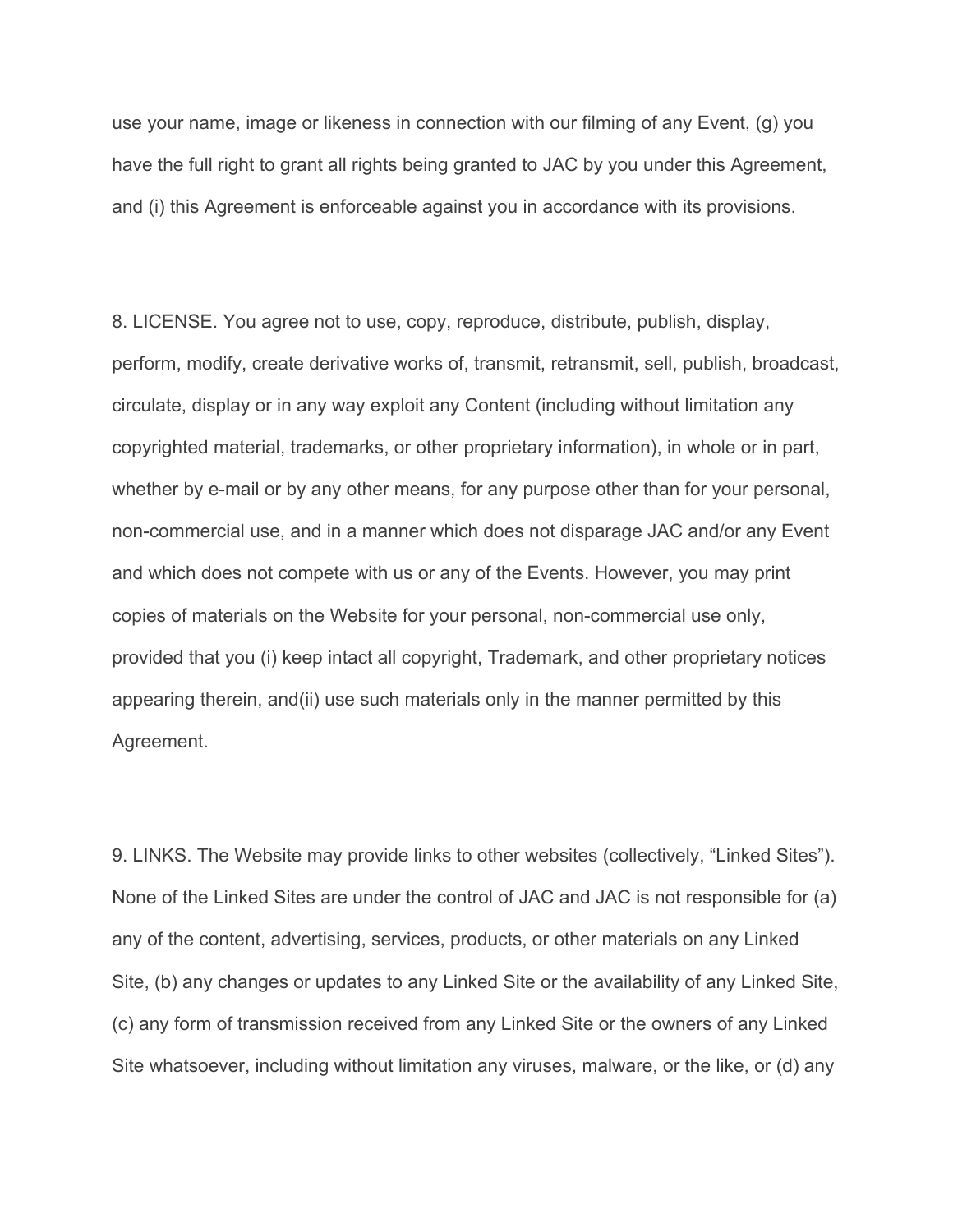transaction you may execute using any Linked Site or otherwise any relationship you may have with a third party by means of any Linked Site. JAC is providing links to Linked Sites to you only as a convenience, and the inclusion of any link on the Website does not imply an endorsement by JAC of any Linked Site or any association with any of its operators, owners, products or services, or an endorsement of JAC by the operator or owner of any Linked Site. JAC is not responsible or liable, directly or indirectly, in any manner for any damage or loss caused or alleged to be caused by, or in connection with or related to, the use of or reliance on any content, advertising, services, products, or other materials on or available from any Linked Site. Your activity on any Linked Site shall be regulated by the policies and procedures of the operator or owner of such Linked Site, and not by the provisions of this Agreement or the Privacy Policy.

10. DISCLAIMER OF WARRANTIES. NOTWITHSTANDING ANYTHING TO THE CONTRARY IN THIS AGREEMENT, YOU EXPRESSLY ACKNOWLEDGE AND AGREE TO EACH OF THE PROVISIONS SET FORTH IN THIS SECTIONS 10 AND IN SECTION 11:

10.1 YOUR SOLE RISK. YOUR USE OF THE WEBSITE AND YOUR ATTENDANCE AT EACH EVENT IS AT YOUR SOLE RISK. THE WEBSITE AND EACH EVENT IS PROVIDED "AS IS", "WHERE IS", AND "AS AVAILABLE", AND NO ADVICE OR INFORMATION, WHETHER ORAL OR WRITTEN, OBTAINED BY YOU FROM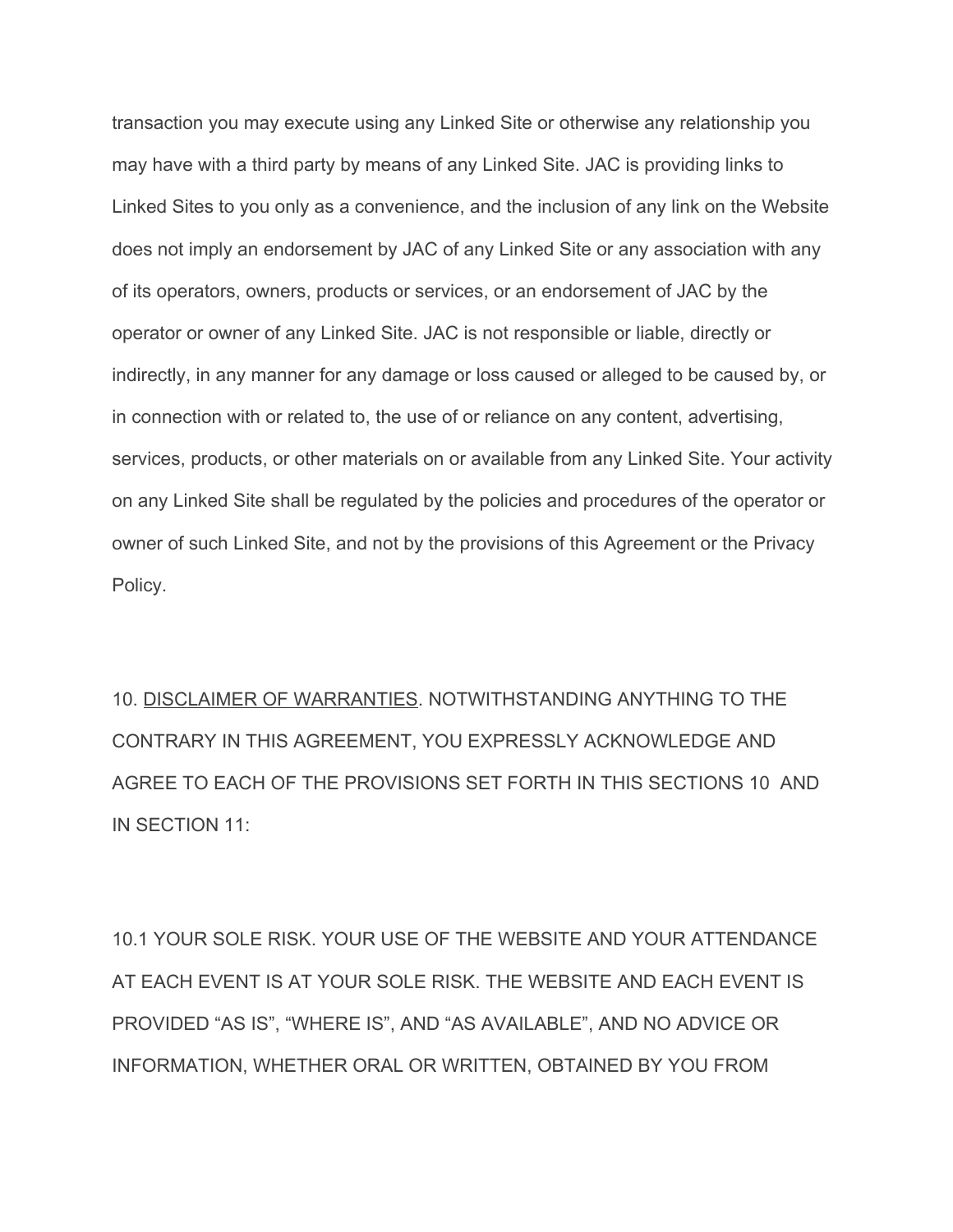THROUGH THE WEBSITE AND/OR AT ANY EVENT SHALL CREATE ANY WARRANTY NOT EXPRESSLY STATED IN THIS AGREEMENT. NONE OF THE JAC PARTIES ASSUMES ANY RESPONSIBILITY (OR SHALL BE LIABLE OR OTHERWISE RESPONSIBLE) FOR YOUR ATTENDANCE AT ANY EVENT OR FOR YOUR USE OF THE WEBSITE INCLUDING WITHOUT LIMITATION ANY CONTENT, OTHER MATERIALS, PRODUCTS OR SERVICES, AND NONE OF THE JAC PARTIES MAKES ANY PROMISES, GUARANTEES, PREDICTIONS OF SUCCESS OR ANY CLAIMS TO SPECIAL EXPERIENCE, INSIGHT, OR EXPERTISE IN CONNECTION WITH THE WEBSITE OR ANY EVENT.

10.2 NO RELIANCE ON INFORMATION OR INTERACTIONS. WITHOUT LIMITING ANY OF THE FOREGOING, NO INFORMATION OBTAINED FROM JAC OR ANY THIRD PARTY THROUGH THE WEBSITE OR AT ANY EVENT, WHETHER PROVIDED ORALLY OR IN WRITING, SHALL CREATE ANY EXPRESS OR IMPLIED REPRESENTATION OR WARRANTY THAT (A) YOUR ATTENDANCE AT SUCH EVENT, YOUR USE OF THE WEBSITE OR OTHERWISE YOUR RELIANCE ON OR OTHER USE OF ANY SUCH INFORMATION WILL MEET YOUR REQUIREMENTS OR OTHERWISE BE SUCCESSFUL, (B) YOUR ATTENDANCE AT ANY EVENT OR YOUR USE OF THE WEBSITE WILL BE UNINTERRUPTED, TIMELY, SECURE OR FREE FROM ERRORS OR OMISSIONS, (C) SUCH INFORMATION WILL BE ACCURATE, RELIABLE, COMPLETE OR CURRENT, (D) DEFECTS IN THE OPERATION OF ANY EVENT OR THE FUNCTIONALITY OF ANY PORTION OF THE WEBSITE WILL BE CORRECTED OR UPDATED, (E) DESCRIPTIONS OF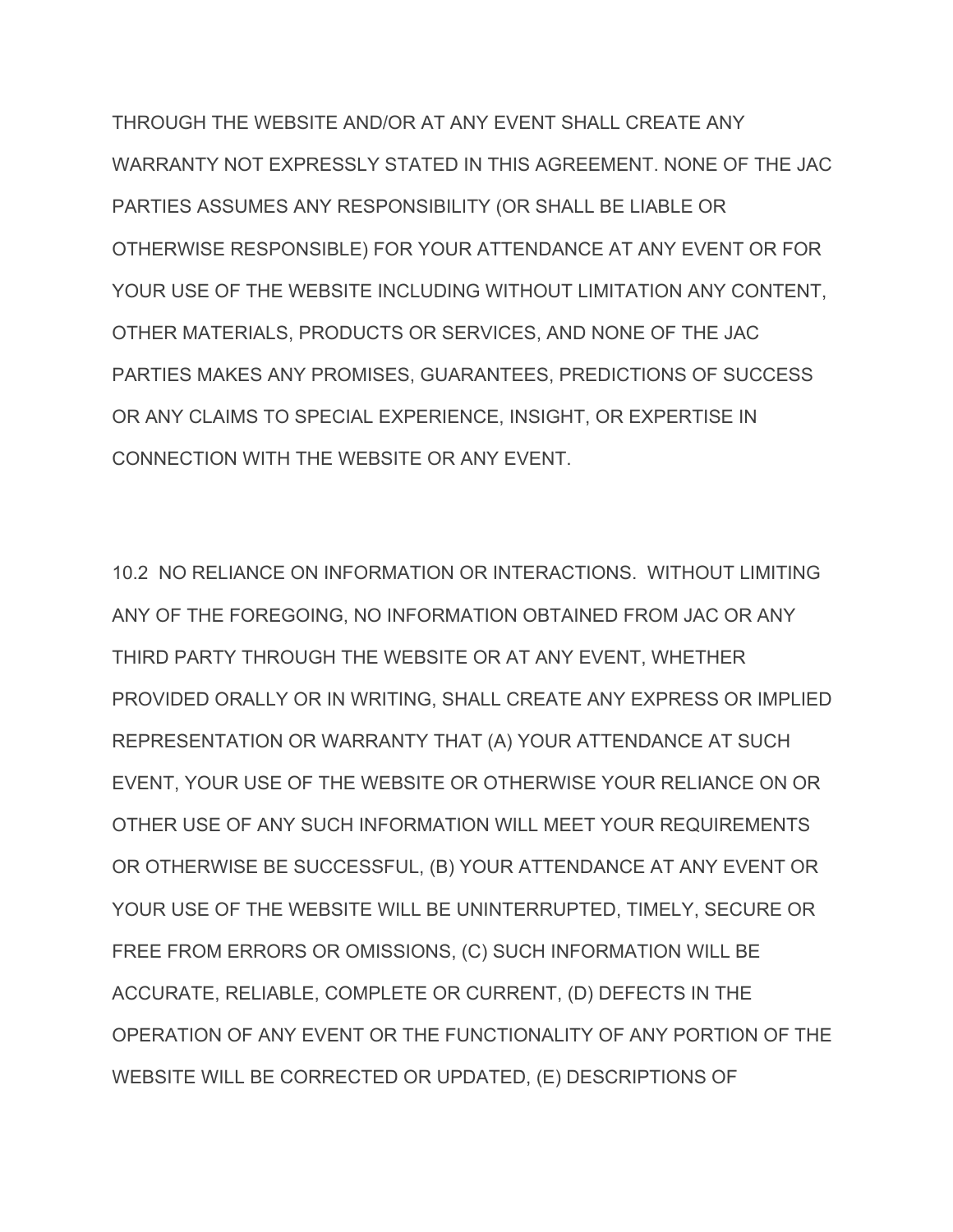PRODUCTS AND/OR SERVICES OFFERED BY US ON BEHALF OF ANY EXHIBITORS OR SPONSORS WILL BE ACCURATE OR CORRECT, AND (F) ANY JAC PARTY IS IN ANY WAY LIABLE FOR ANY LOSS OR DAMAGE WHATSOEVER THAT MAY DIRECTLY OR INDIRECTLY RESULT FROM OR BE RELATED TO YOUR ATTENDANCE AT ANY EVENT OR YOUR USE OF THE WEBSITE. SPECIFICALLY, EXHIBITORS OR OTHER THIRD PARTIES WITH WHOM YOU INTERACT THROUGH THE WEBSITE OR AT ANY EVENT (FOR EXAMPLE, WHO TEACH CLASSES OR CONDUCT WORKSHOPS, INTERVIEWS, PANEL DISCUSSIONS, CLASSES, OR AUDITIONS OR PERFORM OTHER ACTIVITIES, SUCH AS JUDGING OR PROVIDING REVIEWS), DO SO EXCLUSIVELY ON THEIR OWN BEHALF AND NONE OF THE JAC PARTIES ARE OR SHALL BE RESPONSIBLE FOR ANY LIABILITY ARISING OUT OF OR RELATED TO YOUR INTERACTION WITH ANY SUCH THIRD PARTIES OR WITH ANY OTHER PERSON WITH WHOM YOU INTERACT EITHER THROUGH THE WEBSITE OR AT ANY EVENT (OR OTHERWISE IN CONNECTION WITH ANY EVENT).

10.3 YOUR SOLE LIABILITY; RELEASE. NONE OF THE JAC PARTIES SHALL HAVE ANY LIABILITY, OBLIGATION OR RESPONSIBILITY TO YOU OR ANY OTHER PERSON FOR ANY LOSS, DAMAGE, OR ADVERSE CONSEQUENCE ALLEGED TO HAVE HAPPENED OR WHICH HAS HAPPENED, DIRECTLY OR INDIRECTLY, THROUGH YOUR USE OF THE WEBSITE AND/OR YOUR ATTENDANCE AT ANY EVENT (OR OTHERWISE IN CONNECTION WITH ANY EVENT). SPECIFICALLY, EACH OF THE JAC PARTIES DISCLAIMS ANY IMPLIED WARRANTIES OF TITLE,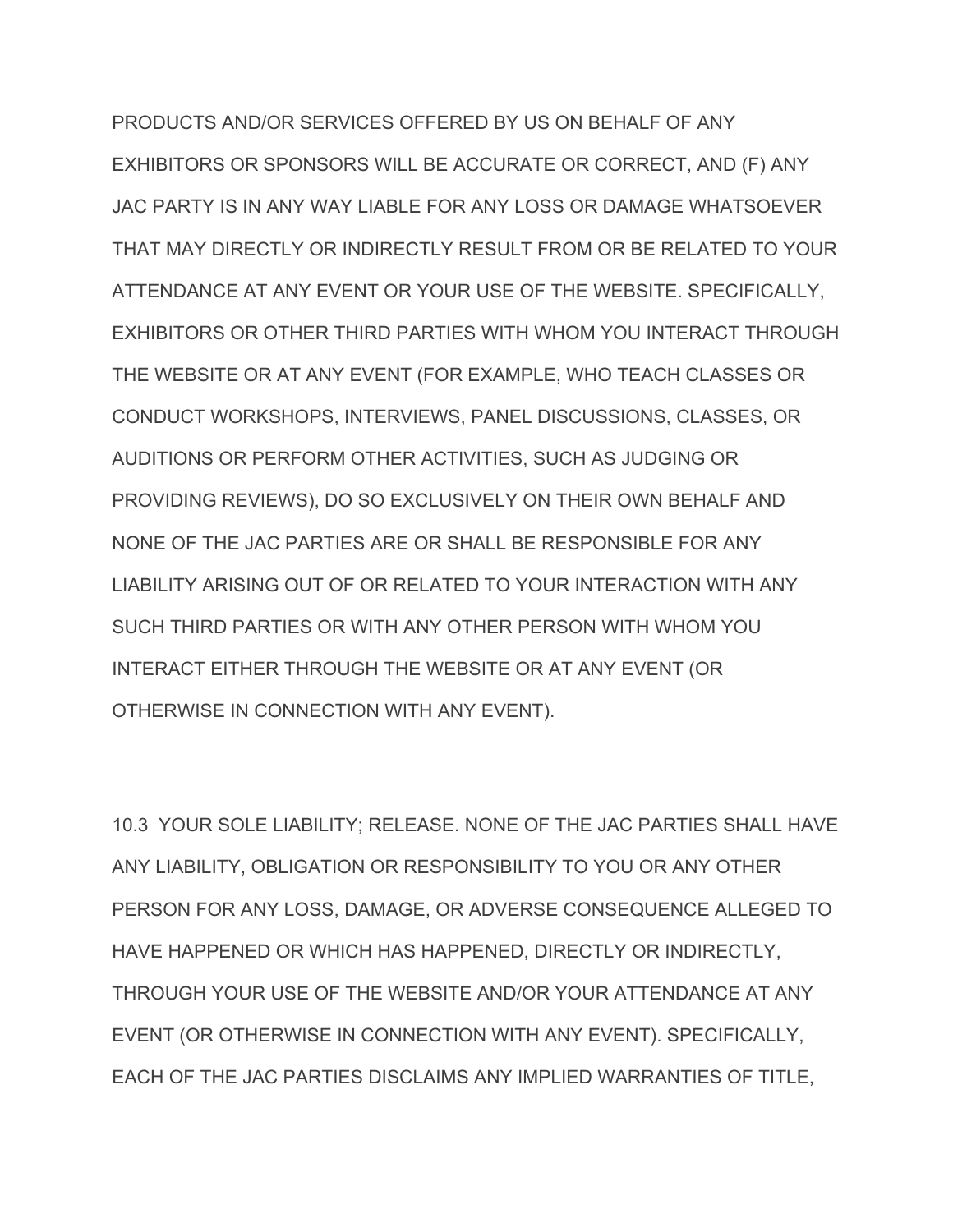NON-INFRINGEMENT, MERCHANTABILITY, AND FITNESS FOR ANY PARTICULAR PURPOSE IN CONNECTION WITH YOUR USE OF THE WEBSITE AND/OR YOUR ATTENDANCE AT ANY EVENT. AS BETWEEN YOU AND THE JAC PARTIES, YOU ARE SOLELY RESPONSIBLE FOR ANY DAMAGES, LOSSES, LIABILITIES OR NEGATIVE CONSEQUENCES RESULTING FROM OR RELATED TO YOUR USE OF THE WEBSITE AND/OR YOUR ATTENDANCE AT ANY EVENT. YOU FURTHER HEREBY EXPRESSLY RELEASE EACH OF THE JAC PARTIES FROM ANY AND ALL CLAIMS ARISING OUT OF OR RELATED TO YOUR USE OF THE WEBSITE AND/OR YOUR ATTENDANCE AT ANY EVENT.

11. LIMITATION OF LIABILITY.

11.1 LIMITED LIABILITY AND DAMAGES. IN NO EVENT SHALL ANY OF THE JAC PARTIES BE LIABLE FOR LOST PROFITS OR ANY SPECIAL, INCIDENTAL, INDIRECT, CONSEQUENTIAL OR PUNITIVE DAMAGES ARISING OUT OF OR RELATED TO THE WEBSITE AND/OR ANY EVENT, OR ANY PRODUCTS AND/OR SERVICES ACQUIRED THROUGH THE WEBSITE OR IN CONNECTION WITH ANY EVENT, WHETHER OR NOT JAC HAS BEEN ADVISED OF THE POSSIBILITY OF SUCH DAMAGES.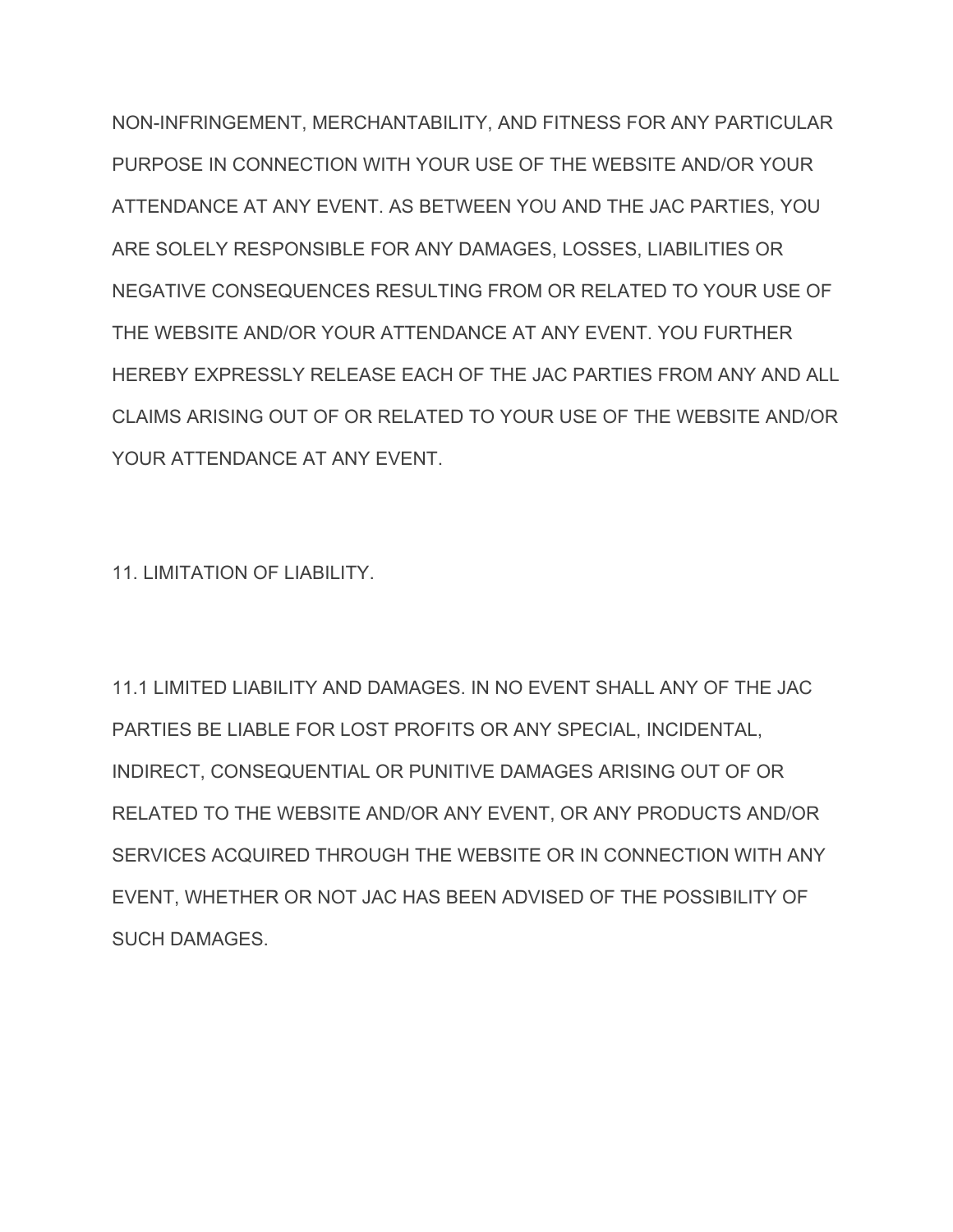11.2 CAP ON LIABILITY. IN NO EVENT SHALL THE JAC PARTIES' AGGREGATE LIABILITY TO YOU OR ANY THIRD PARTY IN ANY CIRCUMSTANCE ARISING OUT OF OR RELATED TO, DIRECTLY OR INDIRECTLY, YOUR USE OF THE WEBSITE AND/OR YOUR ATTENDANCE AT ANY EVENT, INCLUDING WITHOUT LIMITATION YOUR INTERACTION WITH ANY EXHIBITOR, EXCEED THE *LESSER* OF (A) THE VALUE PAID BY YOU FOR THE GOODS AND/OR SERVICES WHICH DIRECTLY GIVE RISE TO SUCH A CLAIM, IF APPLICABLE, OR (B) ONE THOUSAND DOLLARS (\$1,000).

11.3 EXCEPTIONS. THE LIMITATIONS ON THE LIABILITY OF ALL OF THE JAC PARTIES IN THIS SECTION 11 SHALL APPLY WHETHER OR NOT ANY OF THE JAC PARTIES HAS BEEN ADVISED OF OR SHOULD HAVE BEEN AWARE OF THE POSSIBILITY OF ANY LIABILITY, LOSSES OR DAMAGES ARISING IN CONNECTION WITH OR RELATED TO THE WEBSITE AND/OR ANY EVENT. SOME JURISDICTIONS DO NOT PERMIT THE EXCLUSION OF CERTAIN WARRANTIES OR THE LIMITATION OR EXCLUSION OF LIABILITY FOR SPECIAL, INCIDENTAL, INDIRECT, CONSEQUENTIAL OR PUNITIVE DAMAGES. ACCORDINGLY, SOME OF THE ABOVE LIMITATIONS IN SECTION 10 ABOVE OR IN THIS SECTION 11 MAY NOT APPLY TO YOU.

12. INDEMNITY. Notwithstanding anything to the contrary in this Agreement, you hereby agree to indemnify, defend and hold each of the JAC Parties harmless from and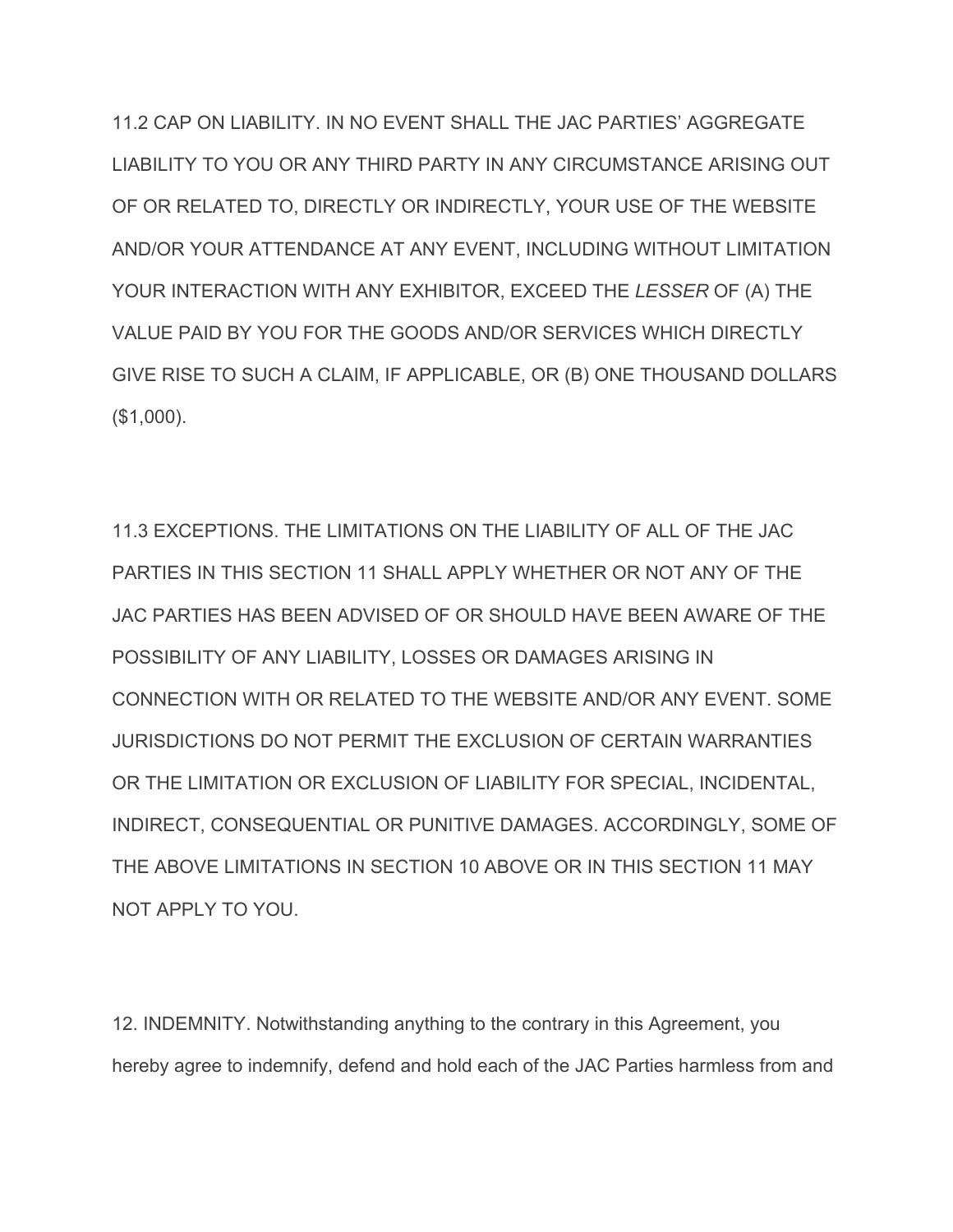against any and all claims, demands, actions, losses, expenses, damages (actual and consequential, direct and indirect) and liabilities of every kind and nature, and all related costs and expenses thereof (including without limitation reasonable attorneys' fees and disbursements), arising out or related to (a) any breach by you (or any person acting on your behalf) of any representation, warranty or covenant made by you (or obligation undertaken by you) in this Agreement or in any further agreement executed by you with JAC (if applicable), (b) any act or omission by you (or any person acting on your behalf), (c) your use of the Website and/or your attendance at any Event, (d) your negligence or misconduct, or (e) your violation of any law, regulation or rule. If your indemnification obligations under this Section 12 are invoked by any JAC Party, such JAC Party shall endeavor to reasonably cooperate with you and shall at all times have the right fully to participate in such JAC Party's defense with such JAC Party's own counsel at its own expense. You shall not enter into any settlement which imposes any liability or obligation on any of the JAC Parties or which contains any admission or acknowledgment of wrongdoing (whether in tort or otherwise) without each such JAC Party's prior written consent.

13. THIRD PARTIES. Your participation, correspondence or business dealings with any third party found on or through the Website or resulting from any introduction or other contact made at any Event, in general or specifically regarding payment and delivery of any specific goods and/or services, and any other terms, conditions, representations or warranties associated with any such dealings, are solely between you and such third party. You agree that none of the JAC Parties shall be liable or otherwise responsible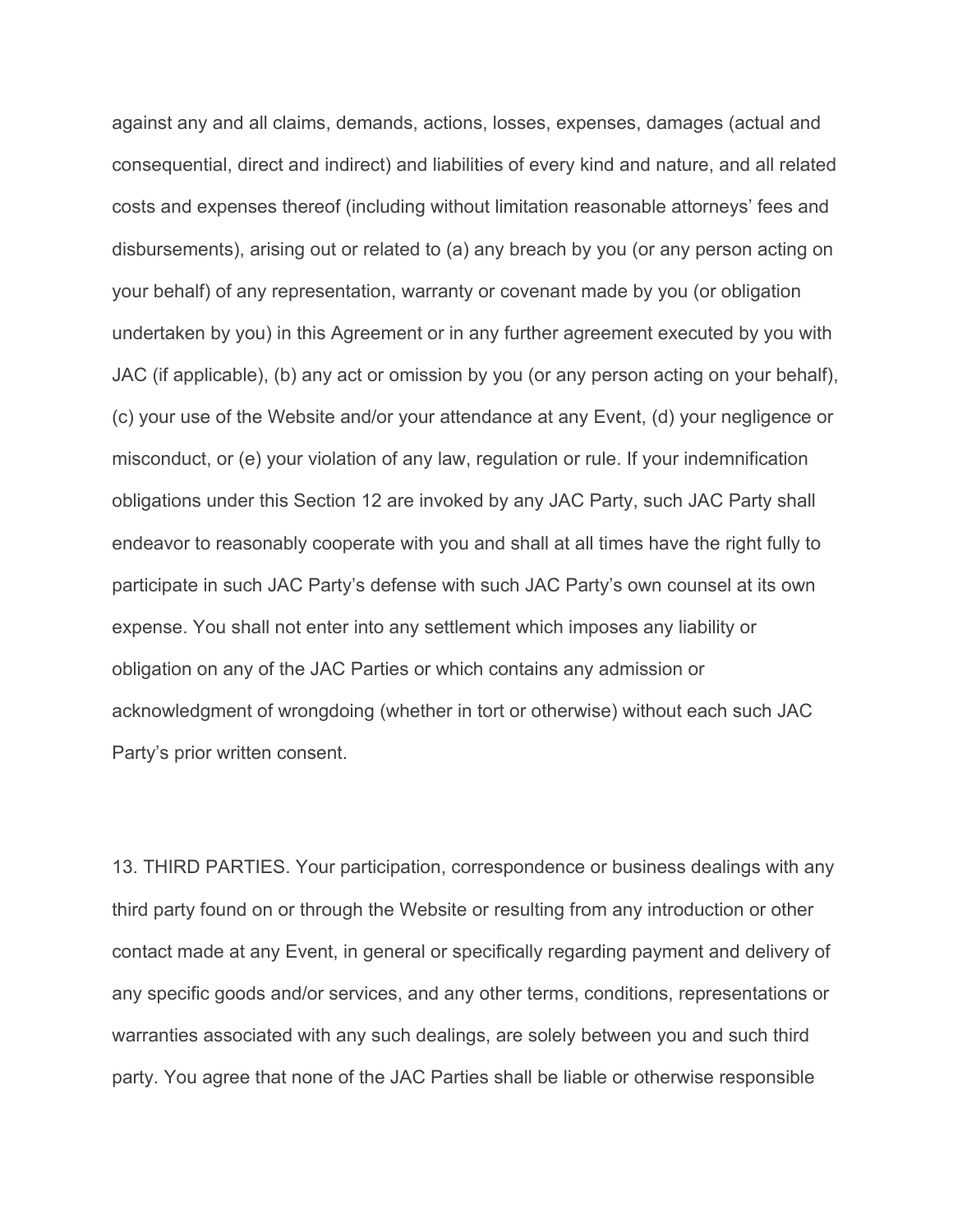for any loss, damage, or other matters of any sort incurred as the result of or related to any such dealings.

14. NO AGENCY. No agency, partnership, joint venture, employee-employer or franchiser-franchisee relationship is intended or created between you and JAC by this Agreement or otherwise.

15. PRIVACY. JAC views the protection of your privacy as an important responsibility. The terms regulating the handling of your PII and other information submitted by you in connection with the Website or any Event is described in our Privacy Policy, which can be found at www.jacconsulting.com/privacy-policy/ (the "Privacy Policy"). By using the Website or otherwise by submitting your PII or other information to us, you consent to the collection and use of your PII and other information by us as described in the Privacy Policy.

16. NOTICES. All notices hereunder shall be provided by certified mail, postage prepaid and return receipt requested, to: JAC Consulting LLC 4515 Sawmill Place Nolensville, Tennessee 37135, and to an Attendee at the address listed in such Attendee's registrant profile (if an address is provided) and by electronic mail (if we have such an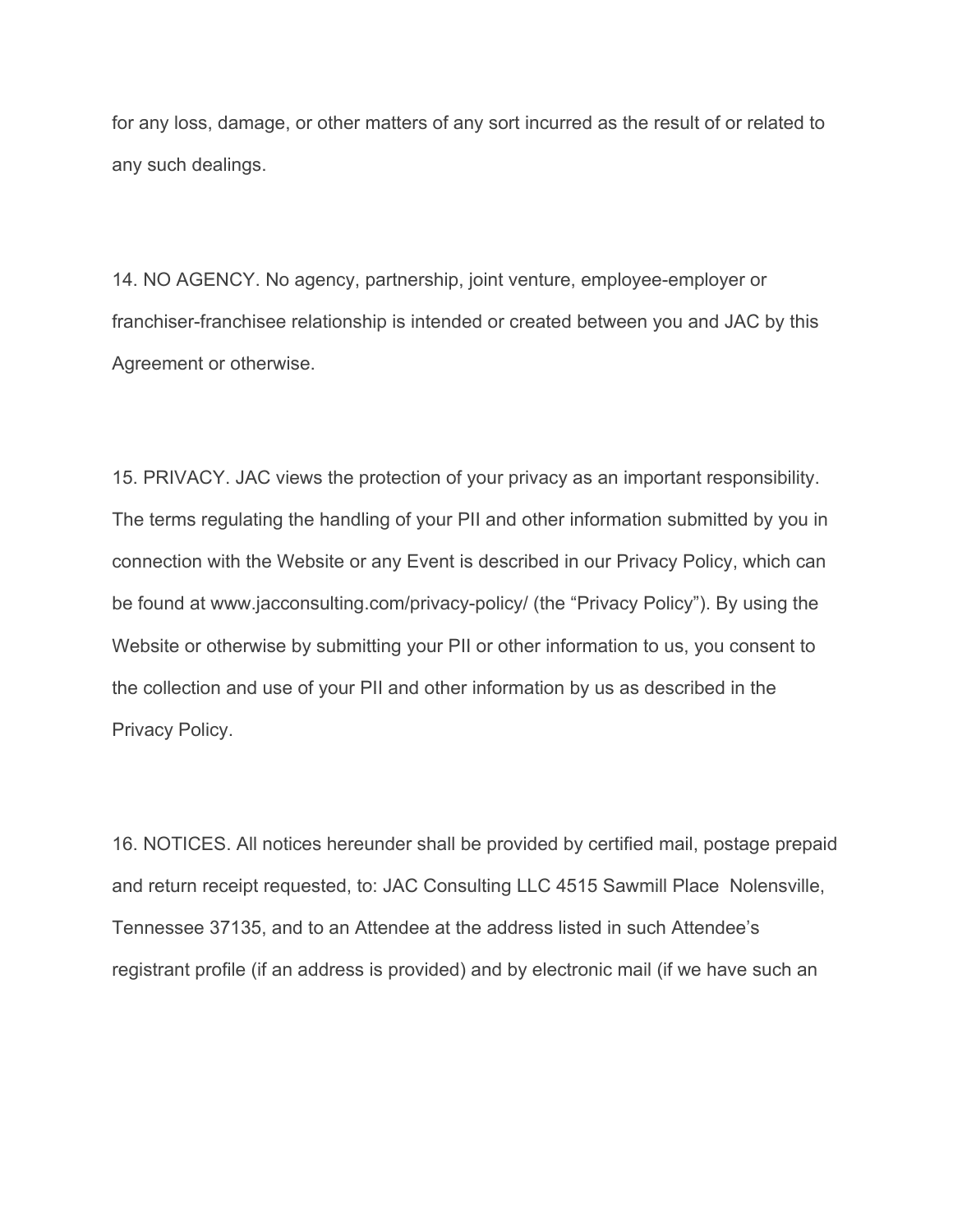email address for such Attendee). Notice shall be deemed given three (3) days after the date of the mailing or upon receipt by email.

## 17. GOVERNING LAW; ARBITRATION; LEGAL FEES; NO CLASS CLAIMS; EQUITABLE RELIEF.

17.1 Governing Law. This Agreement shall be governed and construed in accordance with the laws of the State of Tennessee, excluding Tennessee choice-of-law principles, and all claims arising out of or relating to your use of the Website, your attendance at any Event, contacts between you and us, this Agreement and/or any other understanding or arrangement between you and JAC or any of the other JAC Parties, or the breach of any thereof, whether sounding in contract, tort or otherwise, shall likewise be governed by the laws of the State of Tennessee, excluding Tennessee choice-of-law principles.

17.2 Arbitration; Legal Fees; No Jury Trial; NO CLASS CLAIMS. Any dispute with you or any person acting on your behalf (if applicable) which arises out of or is related to your use of the Website, your attendance at any Event, this Agreement, and/or any other understanding or arrangement between you and JAC or any of the other JAC Parties, including without limitation regarding any breach of this Agreement, any contacts between you and JAC (including, but not limited to, email, telephone calls, and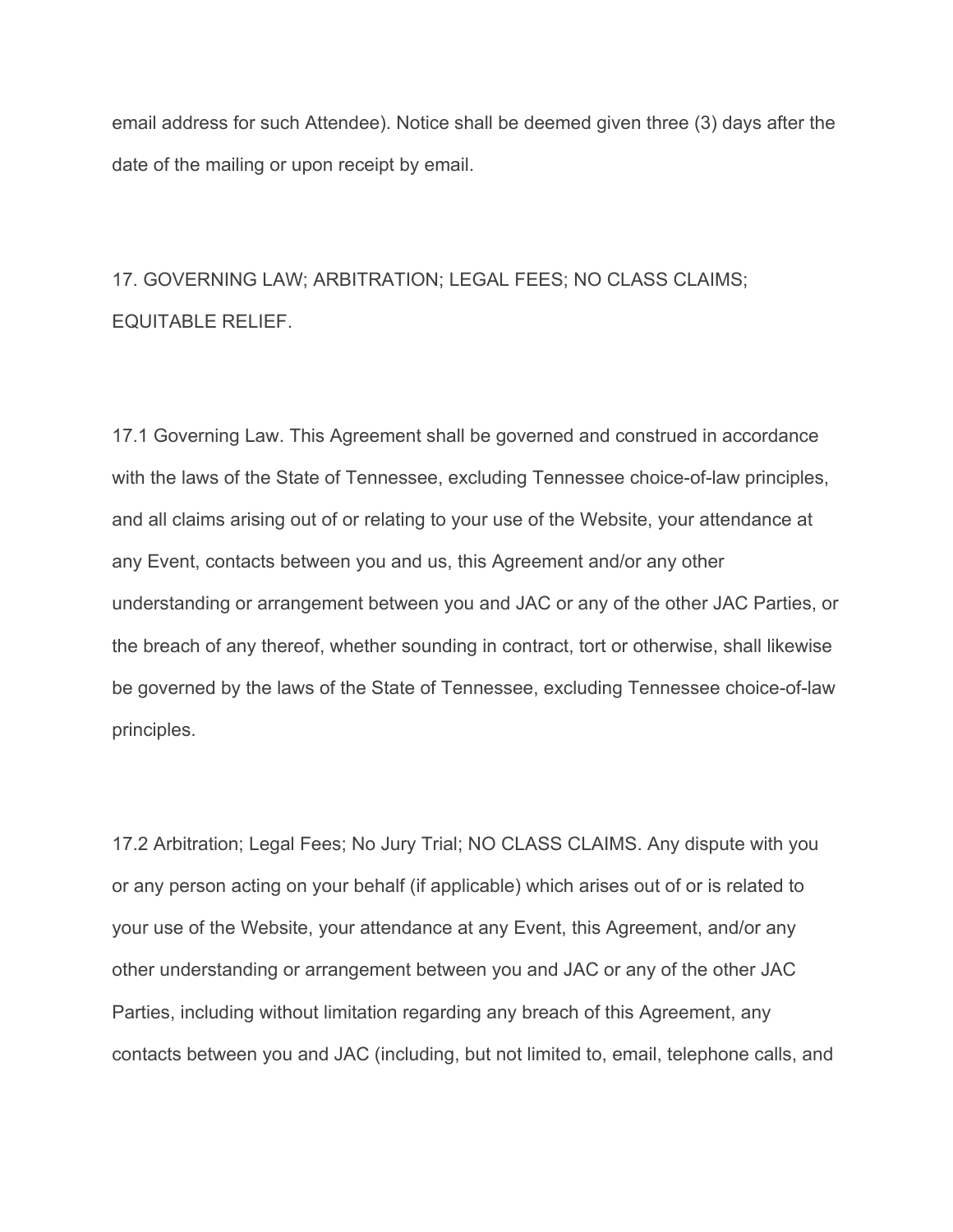text messages), or any other such other understanding or arrangement (the "Potential Claims"), shall be finally resolved by binding arbitration administered by a private professional arbitrator and the Commercial Rules of the American Arbitration Association, and judgment upon the award rendered by the arbitrator may be entered in any court having jurisdiction. You and JAC are expressly waiving any rights to a jury trial pertaining to the Potential Claims. The arbitration will be conducted in the City of Nolensville, State of Tennessee, by an arbitrator with applicable industry expertise in the field of event management services, who shall be named in accordance with such rules. The award of the arbitrator shall be final and binding on you and JAC, and shall be accompanied by a statement of the reasons upon which the award is based, and such statement as well as all information concerning such arbitration proceedings including without limitation all evidence and materials submitted by you and JAC and any decision rendered shall be deemed to be the confidential information of JAC and shall not be made public by you or any person acting on your behalf or for your interest (and any submission made to any court as part of such a proceeding shall be made under seal). If the party initiating such a proceeding does not prevail regarding a material part of its claim, then the initiating party shall pay the responding party's costs and expenses, including but not limited to reasonable attorneys' fees and costs as well as the costs for any counter claim asserted by the responding party. NO ARBITRATION OR CLAIM UNDER THIS AGREEMENT SHALL BE JOINED TO ANY OTHER ARBITRATION OR CLAIM, AND NO CLASS ARBITRATION PROCEEDINGS SHALL BE PERMITTED. Notwithstanding the foregoing, either you or JAC may apply to any federal or state court sitting in the County and State of Tennessee for injunctive relief or enforcement of this arbitration provision, without breach of this arbitration provision, and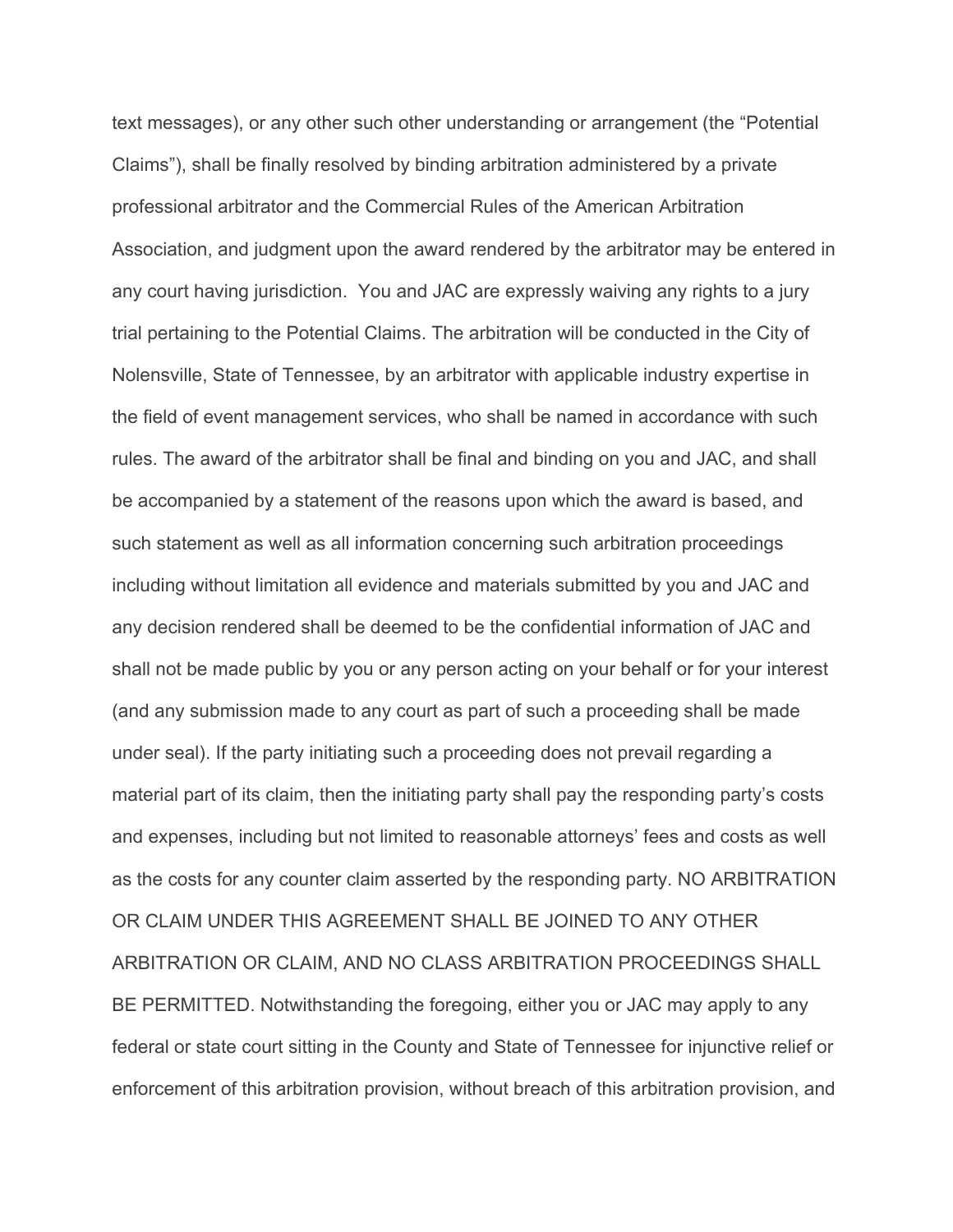you and JAC each submits to the exclusive jurisdiction of such courts for such purpose. You and JAC each expressly waives any claim of improper venue and any claim that such courts are an inconvenient forum.

17.3 Equitable Relief. You agree that it would be impossible or inadequate to measure and calculate JAC's damages from any breach of certain of the representations, warranties or covenants made, or obligations undertaken, by you in this Agreement. Accordingly, you agree that JAC shall have the right to obtain an immediate injunction enjoining any breach or threatened breach of any your obligations under this Agreement which JAC in its sole discretion believes will cause damage to any of the JAC Parties, without having to post a bond or other security, and to specific performance of any such provision of this Agreement. The remedies of JAC in connection with this Section 17.3 shall be in addition to, and not in limitation of, any other remedies to which JAC may be entitled under this Agreement or otherwise at law or in equity. If JAC prevails in any such proceeding, JAC shall have the right to recover from you the costs and expenses thereof, including without limitation for reasonable attorneys' fees. For purpose of this Section 17.3, you agree to the personal and exclusive jurisdiction by and venue of any federal or state court sitting in the County and State of Tennessee for JAC's pursuit of such relief, without breach of the above arbitration provision, and you and JAC submit to the exclusive jurisdiction of such courts for such purpose, and to receive service of process through certified mail or by other means sanctioned by law, and you expressly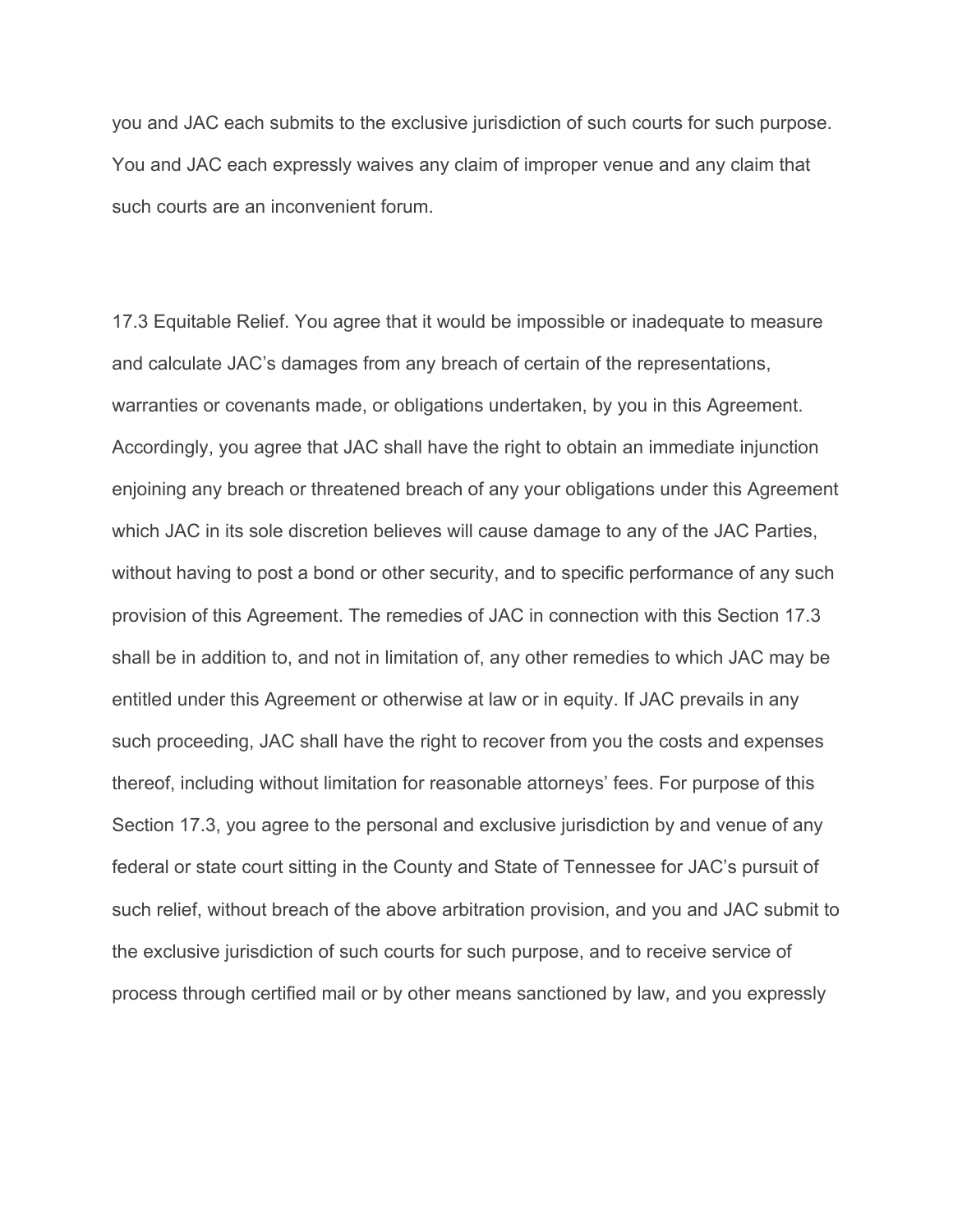waive any claim of improper venue and any claim that such courts are an inconvenient forum.

18. TIMELY FILING OF CLAIMS;. YOU AGREE THAT REGARDLESS OF ANY STATUTE OR LAW TO THE CONTRARY, ANY CLAIM OR CAUSE OF ACTION ARISING OUT OF OR RELATED TO YOUR USE OF THE WEBSITE OR ATTENDANCE AT ANY EVENT, OR ANY CONTACTS BETWEEN JAC AND YOU (INCLUDING, BUT NOT LIMITED TO, TEXT MESSAGES, CALLS, OR EMAILS) OR OTHERWISE THIS AGREEMENT, MUST BE FILED BY YOU PURSUANT TO SECTION 17.2 ABOVE WITHIN ONE (1) YEAR AFTER SUCH CLAIM OR CAUSE OF ACTION AROSE OR IS CLAIMED TO HAVE ARISEN.

19. ASSIGNMENT. You shall not sell, assign or otherwise transfer any of your rights or obligations under this Agreement, without JAC's prior written consent (to be provided or denied in our sole discretion). This Agreement may be automatically assigned by JAC, in our sole discretion, to a third party, and such an assignment shall insure to the benefit of such third party or otherwise to our successors, assigns and/or licensees. Without limitation of the foregoing, we may sell, transfer or otherwise share some or all of our assets, including without limitation your PII, with any parent company, subsidiary, joint venture, or any company under our common control, as well as with a potential acquirer, in connection with a merger, reorganization, or sale of assets, or in the event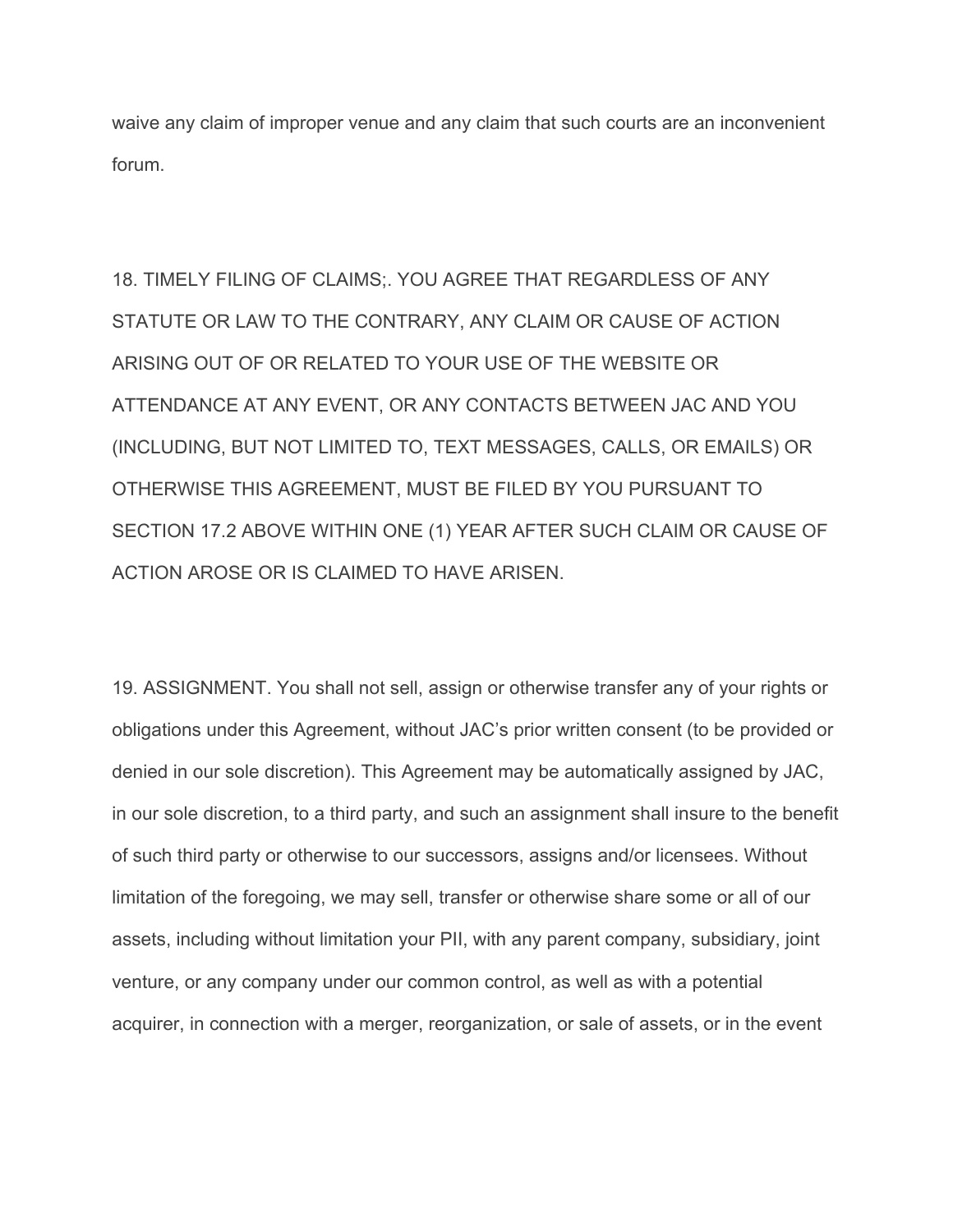of bankruptcy. In each such an event, the PII we have collected from you may be one of the assets so transferred.

20. VALIDITY; WAIVER. If any one or more of the provisions contained in this Agreement shall, for any reason, be held to be invalid, illegal or unenforceable in any respect, such invalidity, illegality or unenforceability shall not affect any of the other provisions of this Agreement, which shall remain in full force and effect, and this Agreement shall be construed as if such invalid, illegal or unenforceable provision had never been contained herein. If, moreover, any one or more of the provisions contained in this Agreement shall for any reason be held to be excessively broad as to duration, geographical scope, activity or subject, it shall be construed by limiting and reducing it, so as to be enforceable to the extent compatible with applicable law as it shall then appear. Our failure to act with respect to a breach by you or others does not waive our right to act with respect to a subsequent or similar breach or subsequent or similar breaches. If JAC does not exercise or enforce any legal right or remedy which is contained in this Agreement (or which JAC has the benefit of exercising or enforcing under any applicable law), such non-exercise or non-enforcement shall not be taken to be a formal waiver of JAC rights or remedies, and all such rights or remedies shall still be available to JAC.

21. GENERAL. Section headings are for reference purposes only and in no way define, limit, construe or describe the scope or extent of any such section. This Agreement and